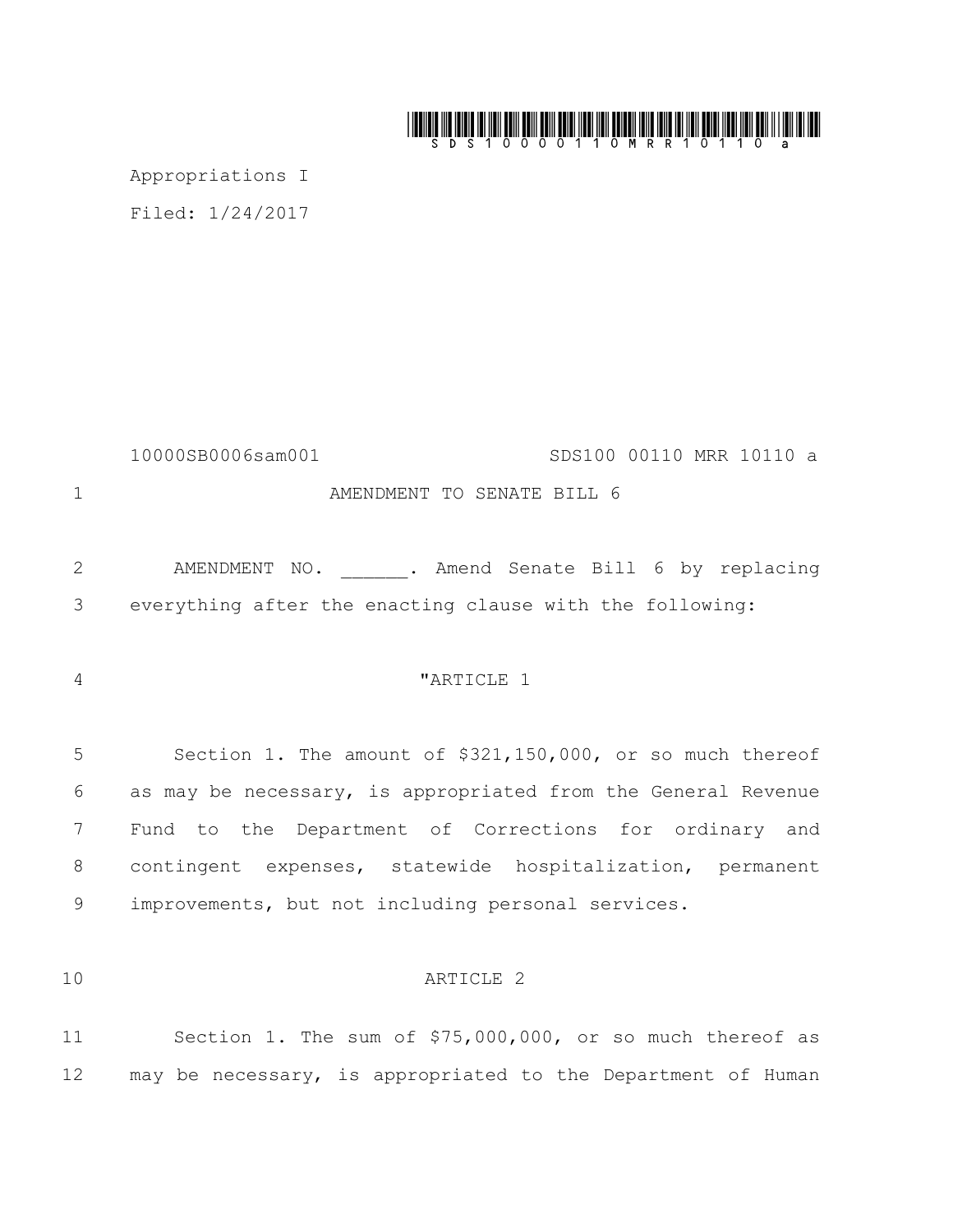10000SB0006sam001 -2- SDS100 00110 MRR 10110 a Services from the General Revenue Fund for operational expenses, but not including personal services.

# ARTICLE 3

 Section 1. The amount of \$13,000,000, or so much thereof as may be necessary, is appropriated from the General Revenue Fund to the Department of Revenue for ordinary and contingent expenses and refunds, but not including personal services.

# 8 ARTICLE 4

 Section 1. The amount of \$2,000,000, or so much thereof as may be necessary, is appropriated from the General Revenue Fund to the Department of Agriculture for ordinary and contingent expenses, but not including personal services.

 Section 5. The following named amounts, or so much thereof as may be necessary, are appropriated to the Department of Agriculture for:

COUNTY FAIRS AND HORSE RACING PROGRAMS

Payable from the Illinois Standardbred

Breeders Fund:

19 For Grants and Other Purposes .....................2,375,200

Payable from the Illinois Thoroughbred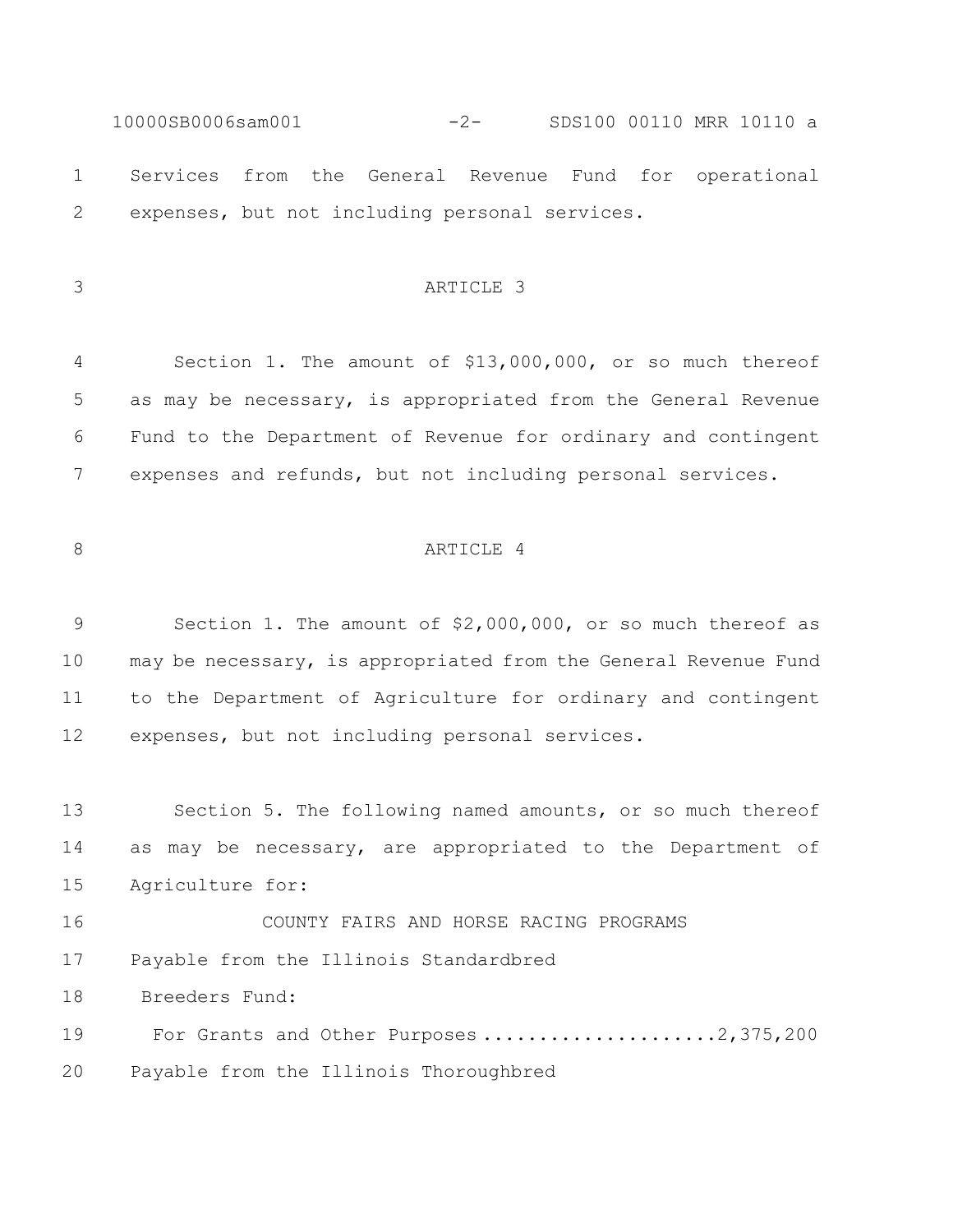10000SB0006sam001 -3- SDS100 00110 MRR 10110 a Breeders Fund: 2 For Grants and Other Purposes .....................3,219,000

ARTICLE 5

8 ARTICLE 6

 Section 1. The amount of \$6,000,000, or so much thereof as may be necessary, is appropriated from the General Revenue Fund to the Department of Natural Resources for ordinary and contingent expenses, but not including personal services.

 Section 1. The amount of \$2,945,000, or so much thereof as may be necessary, is appropriated from the General Revenue Fund to the Department of State Police for ordinary and contingent

expenses, but not including personal services.

#### 13 ARTICLE 7

 Section 1. The amount of \$650,000, or so much thereof as may be necessary, is appropriated from the General Revenue Fund to the Historic Preservation Agency for ordinary and contingent expenses, but not including personal services.

18 ARTICLE 8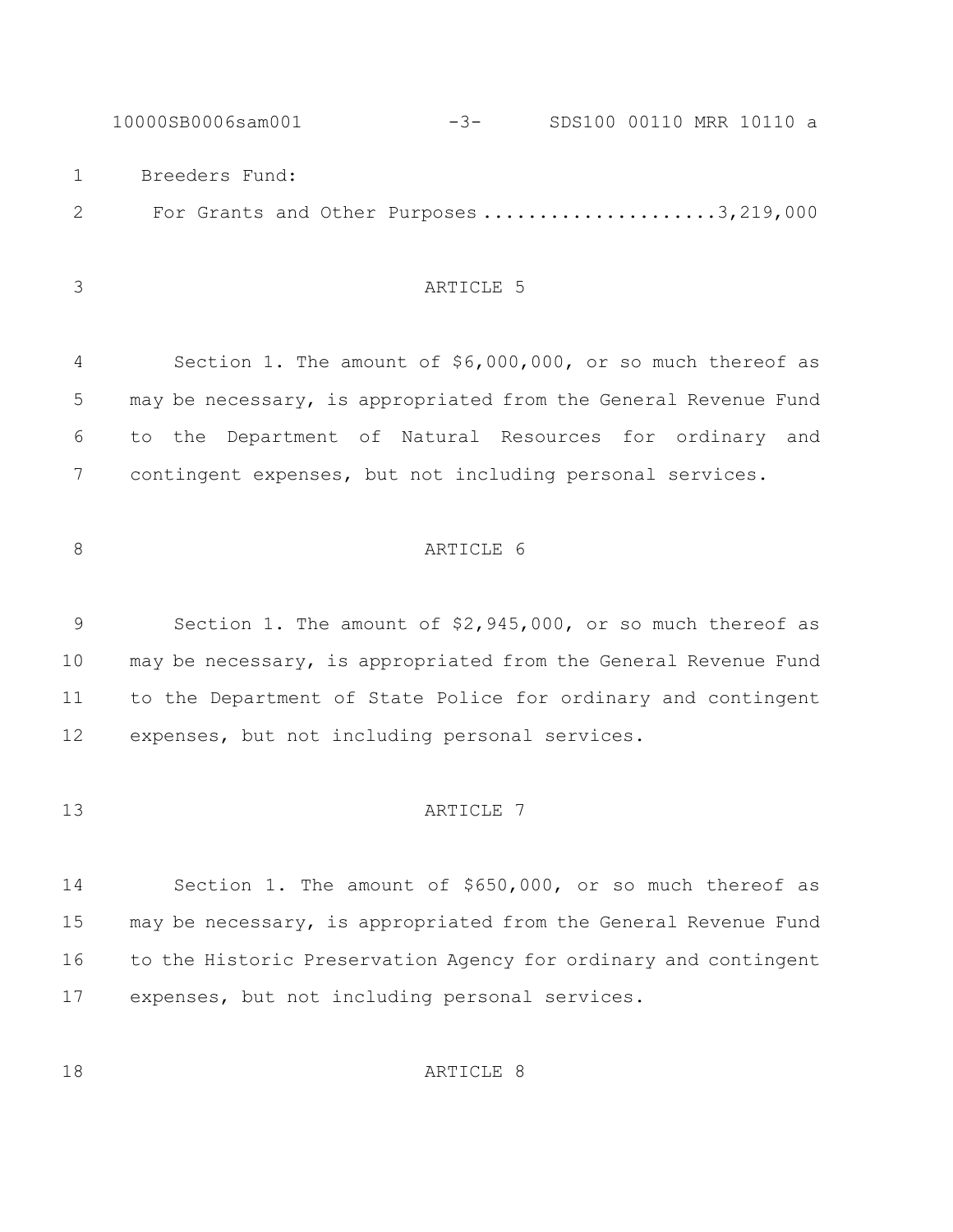10000SB0006sam001 -4- SDS100 00110 MRR 10110 a

 Section 1. The amount of \$1,000,000, or so much thereof as may be necessary, is appropriated from the General Revenue Fund to the Department of Veterans' Affairs for ordinary and contingent expenses, but not including personal services. ARTICLE 9 Section 1. The amount of \$43,000,000, or so much thereof as may be necessary, is appropriated from the General Revenue Fund to the Department of Healthcare and Family Services for

ordinary and contingent expenses, but not including personal

services.

# 11 ARTICLE 10

 Section 1. The amount of \$7,000,000, or so much thereof as may be necessary, is appropriated from the General Revenue Fund to the Department of Public Health for grants and ordinary and contingent expenses, but not including personal services.

#### ARTICLE 11

 Section 1. The amount of \$191,950,000, or so much thereof as may be necessary, is appropriated from the General Revenue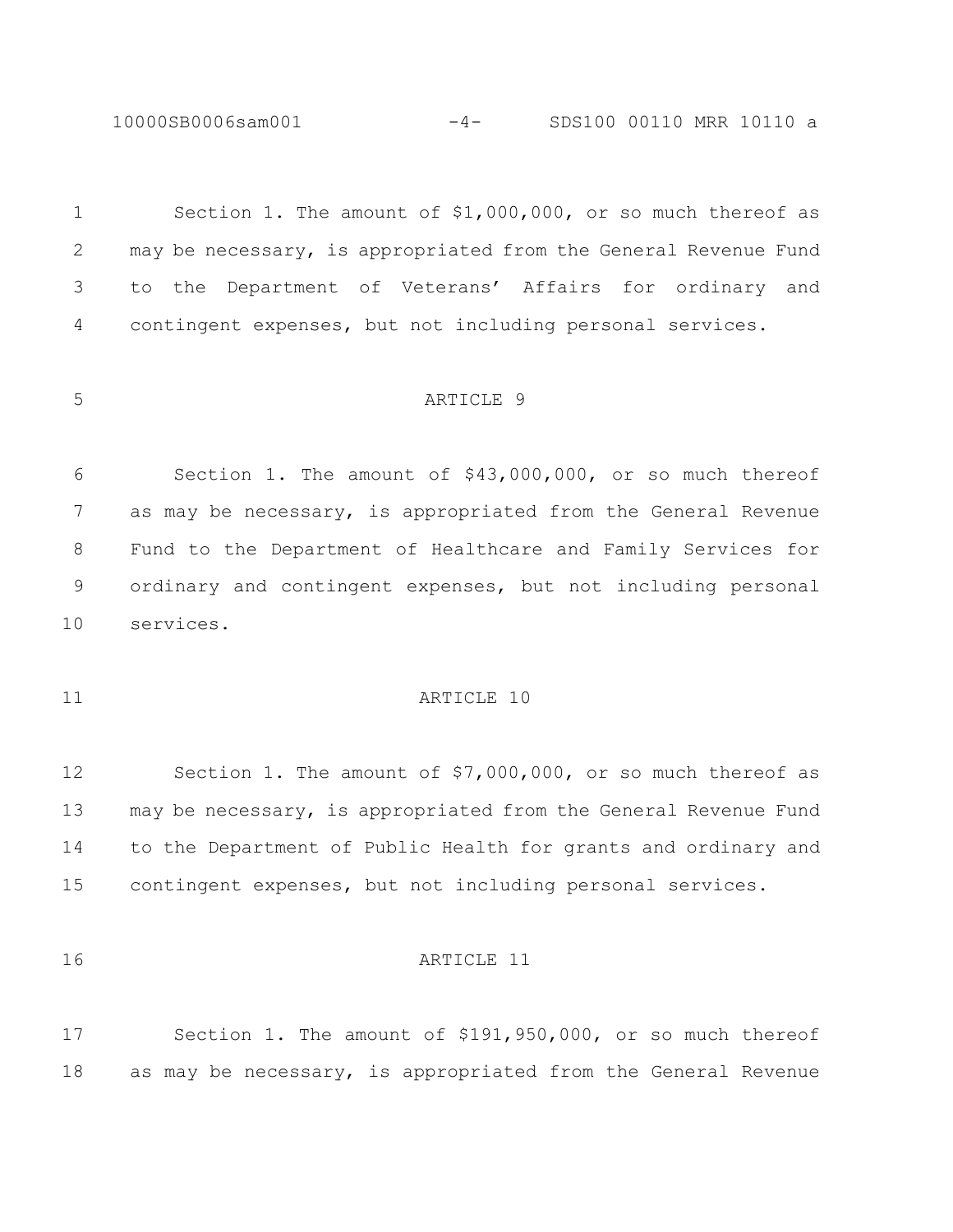10000SB0006sam001 -5- SDS100 00110 MRR 10110 a Fund to the Department of Central Management Services for ordinary and contingent expenses, but not including personal services.

 Section 5. The following named amounts, or so much thereof as may be necessary, respectively, for the objects and purposes hereinafter named are appropriated to the Department of Central Management Services:

8 BUREAU OF BENEFITS PAYABLE FROM GENERAL REVENUE FUND 10 For Group Insurance ..........................1,810,000,000

#### 11 ARTICLE 12

 Section 1. The amount of \$3,000,000, or so much thereof as may be necessary, is appropriated from the General Revenue Fund to the Department on Aging for ordinary and contingent expenses, but not including personal services.

16 ARTICLE 13

 Section 1. The amount of \$500,000, or so much thereof as may be necessary, is appropriated from the General Revenue Fund to the Department of Commerce and Economic Opportunity for ordinary and contingent expenses, but not including personal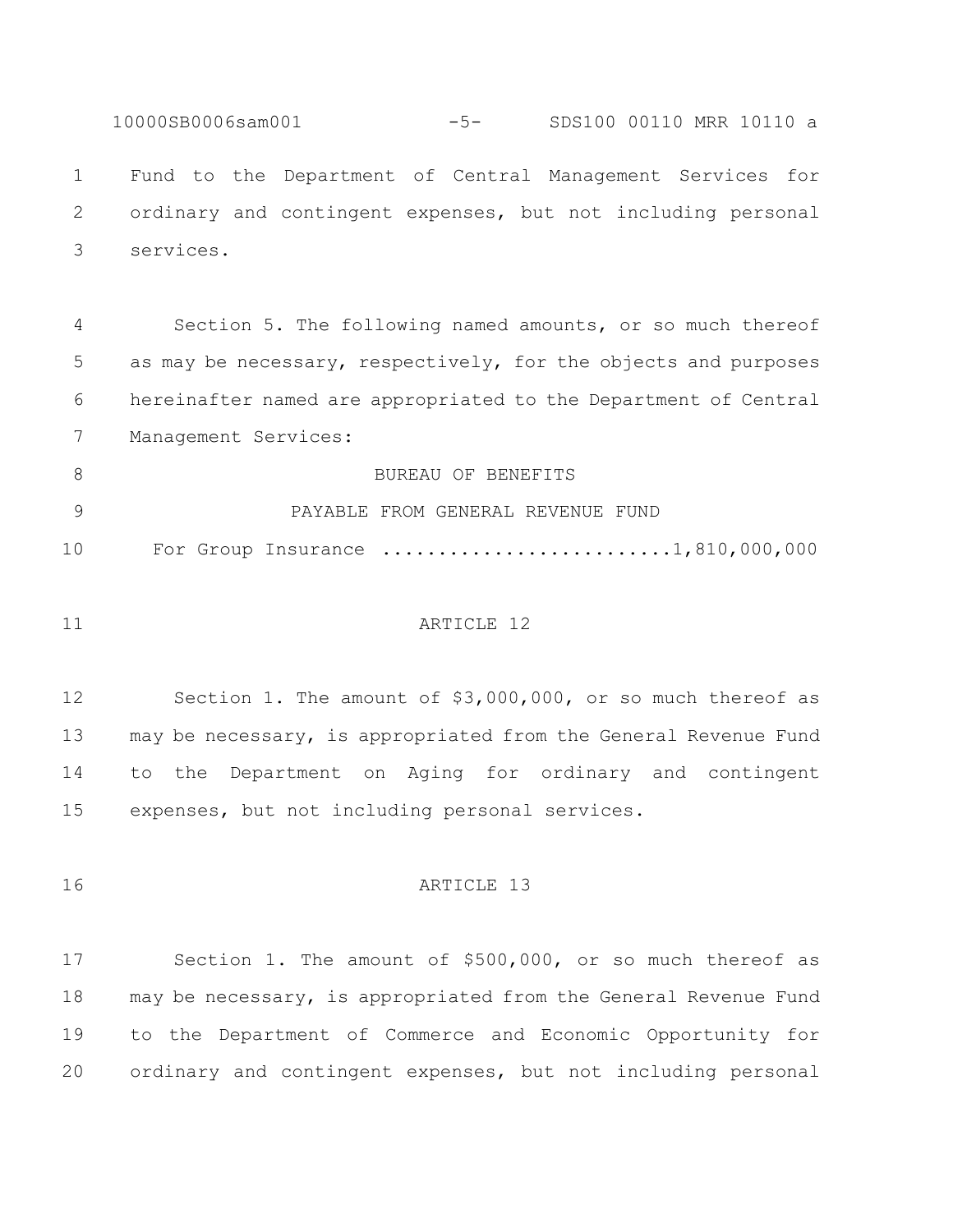10000SB0006sam001 -6- SDS100 00110 MRR 10110 a

services.

 Section 5. The sum of \$458,000, or so much thereof as may be necessary, is appropriated from the General Revenue Fund to the Department of Commerce and Economic Opportunity for a grant to Illinois Manufacturing Excellence Center for costs associated with a grant authorized in Article 8, Section 40 of Public Act 98-679.

#### 8 ARTICLE 14

 Section 1. The amount of \$4,000,000, or so much thereof as may be necessary, is appropriated from the General Revenue Fund to the Illinois Arts Council for ordinary and contingent expenses, but not including personal services.

#### **ARTICLE** 15

 Section 1. The amount of \$250,000, or so much thereof as may be necessary, is appropriated from the General Revenue Fund to the Governor's Office of Management and Budget for ordinary and contingent expenses, but not including personal services.

 Section 5. The sum of \$1,000,000, or so much thereof as may be necessary, is appropriated from the General Revenue Fund to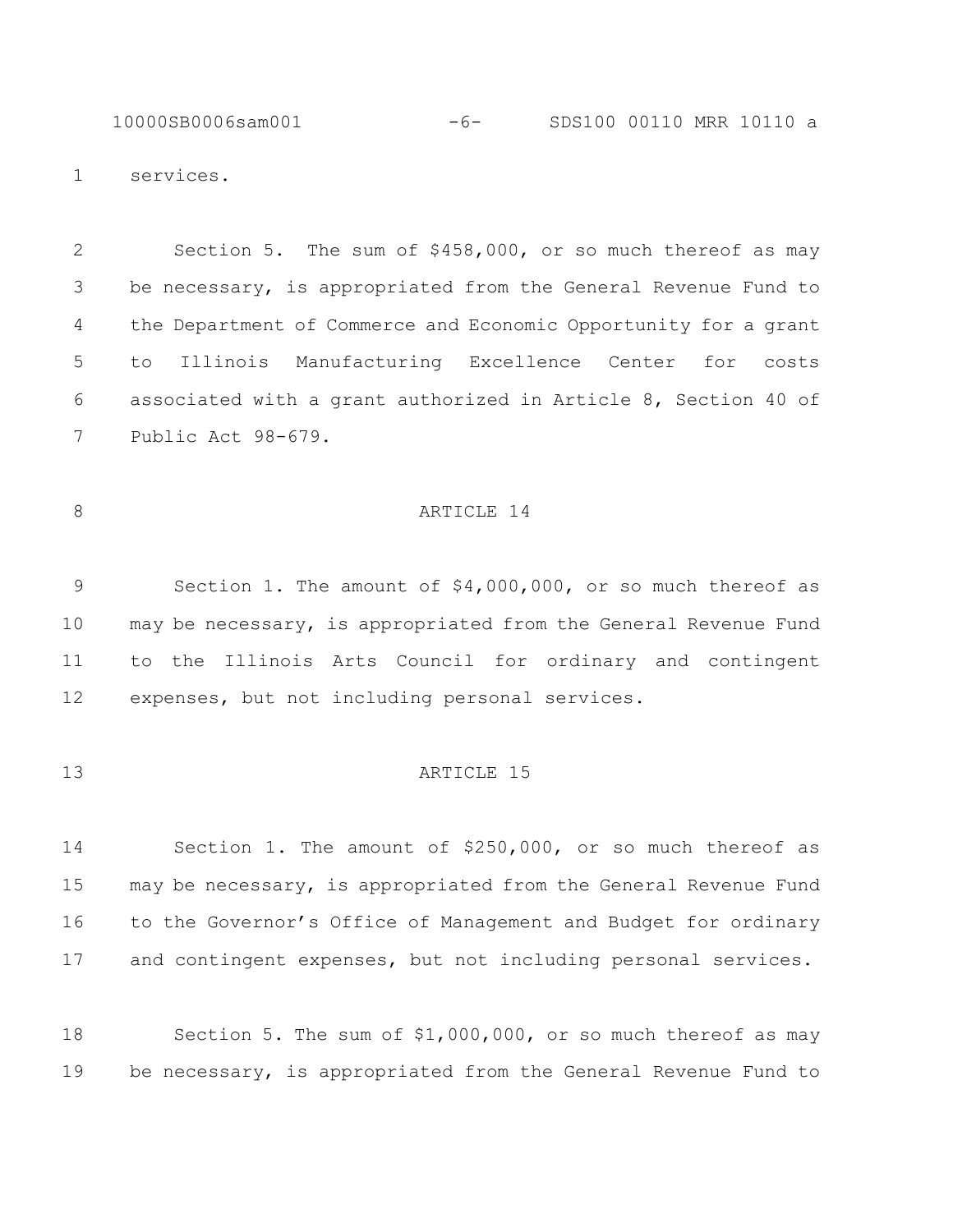10000SB0006sam001 -7- SDS100 00110 MRR 10110 a the Governor's Office of Management and Budget for deposit into the Grant Accountability and Transparency Fund. ARTICLE 16 Section 1. The amount of \$342,000, or so much thereof as may be necessary, is appropriated from the General Revenue Fund to the Board of Higher Education for ordinary and contingent expenses, but not including personal services.

# 8 ARTICLE 17

 Section 1. The amount of \$500,000, or so much thereof as may be necessary, is appropriated from the General Revenue Fund to the Department of Military Affairs for ordinary and contingent expenses, but not including personal services.

#### **ARTICLE** 19

 Section 1. The amount of \$5,000,000, or so much thereof as may be necessary, is appropriated from the General Revenue Fund to the Office of the Comptroller for ordinary and contingent expenses, but not including personal services.

**ARTICLE** 20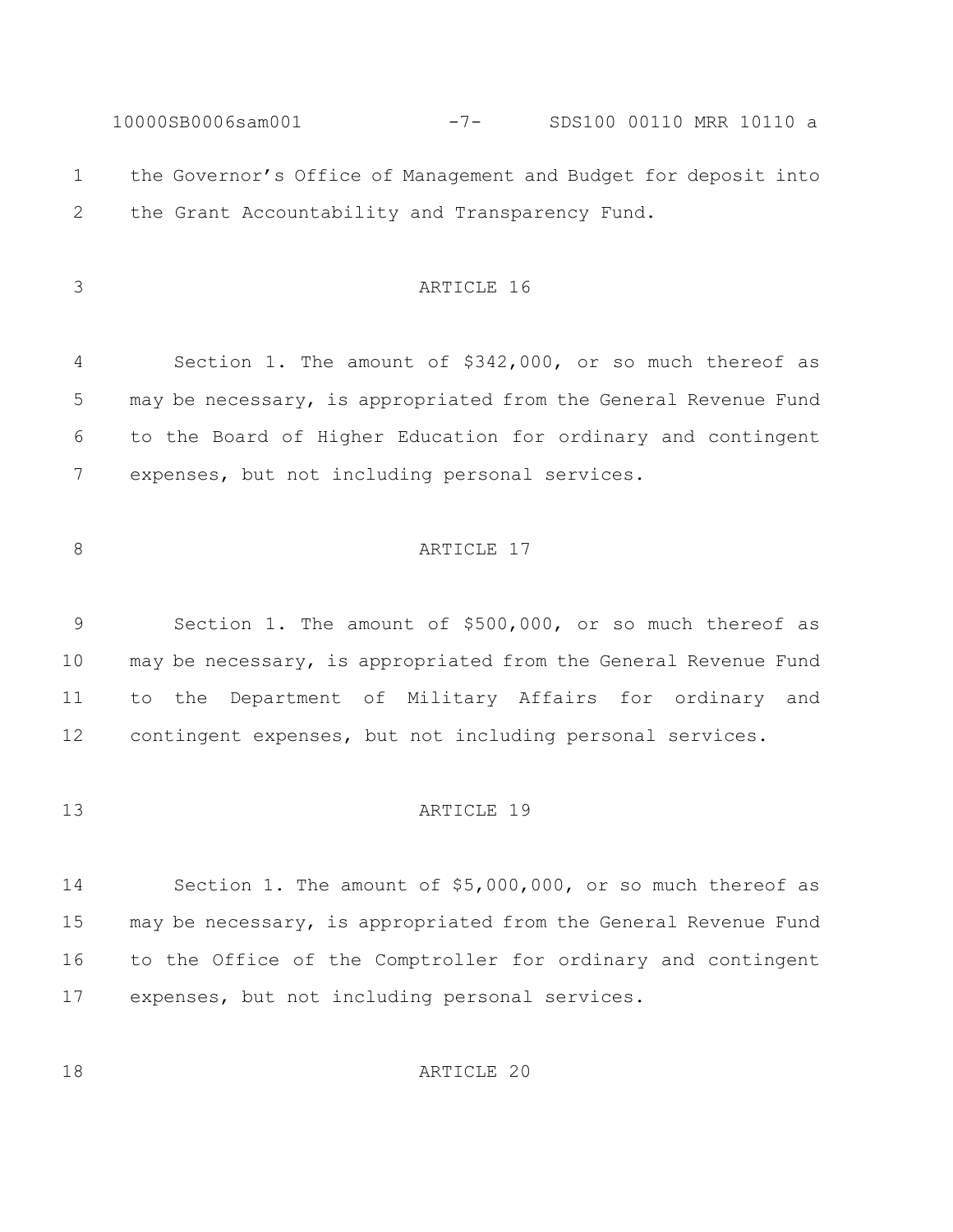10000SB0006sam001 -8- SDS100 00110 MRR 10110 a

 Section 1. The amount of \$200,000, or so much thereof as may be necessary, is appropriated from the General Revenue Fund to the Department of Labor for ordinary and contingent expenses, but not including personal services.

#### ARTICLE 21

 Section 1. The amount of \$100,000, or so much thereof as may be necessary, is appropriated from the General Revenue Fund to the Illinois Labor Relations Board for ordinary and contingent expenses, but not including personal services.

#### ARTICLE 22

 Section 1. The amount of \$200,000, or so much thereof as may be necessary, is appropriated from the General Revenue Fund to the Criminal Justice Information Authority for ordinary and contingent expenses, but not including personal services.

 Section 5. The sum of \$6,071,700 or so much thereof as may be necessary, is appropriated from the General Revenue Fund to the Illinois Criminal Justice Information Authority for administrative costs, awards and grants for the Adult Redeploy and Diversion programs.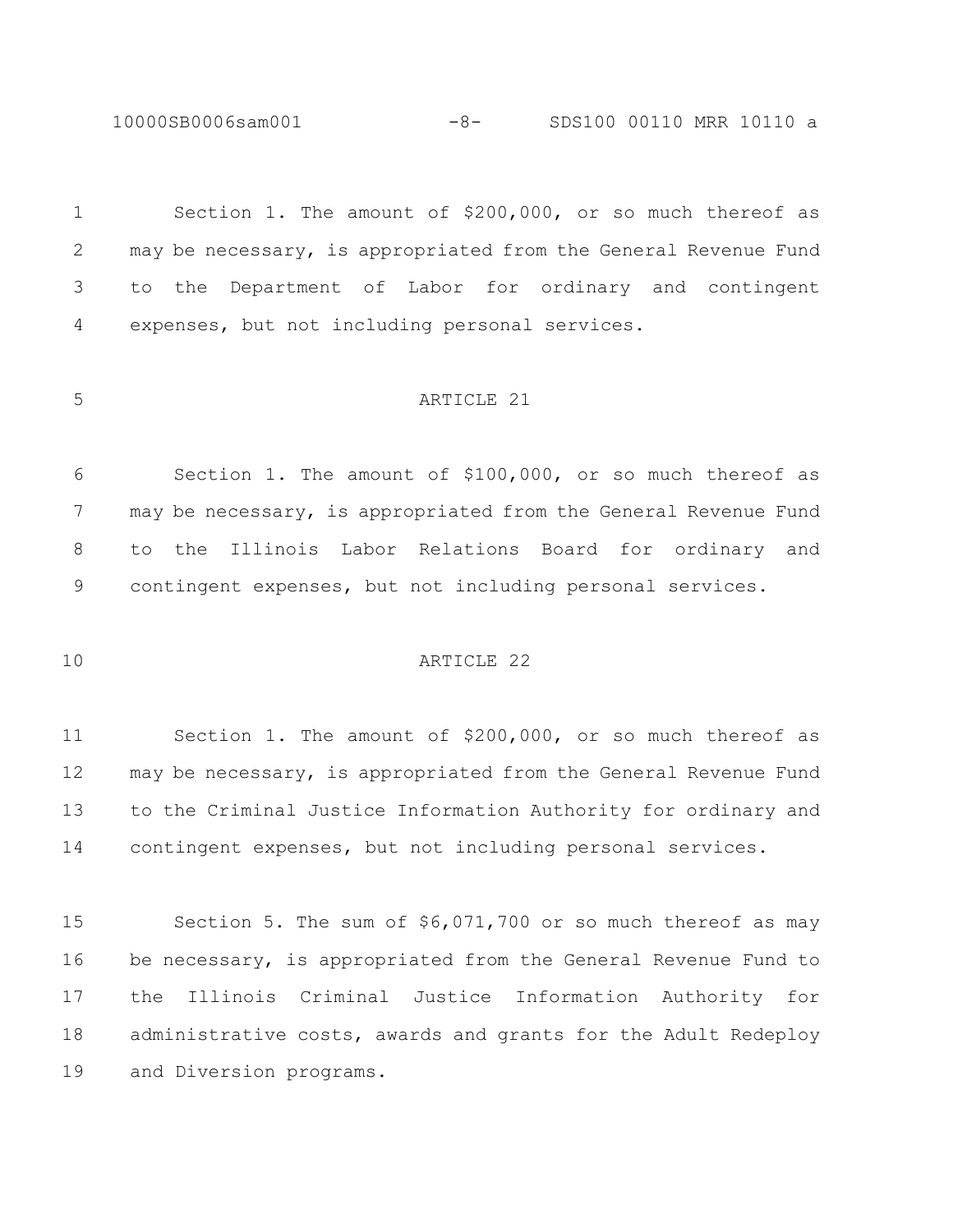10000SB0006sam001 -9- SDS100 00110 MRR 10110 a

| $\mathbf 1$ | Section 10. The amount of \$1,053,300, or so much thereof       |
|-------------|-----------------------------------------------------------------|
| 2           | as may be necessary, is appropriated from the General Revenue   |
| 3           | Fund to the Illinois Criminal Justice Information Authority for |
| 4           | the Illinois Family Violence Coordinating Council Program.      |
|             |                                                                 |
| 5           | Section 15. The sum of \$600,000, or so much thereof as may     |
| 6           | be necessary, is appropriated from the General Revenue Fund to  |
| 7           | the Illinois Criminal Justice Information Authority for the     |
| 8           | purpose of awarding grants, contracts, administrative expenses  |
| 9           | and all related costs for the Safe From the Start Program.      |
|             |                                                                 |
| 10          | ARTICLE 23                                                      |
|             |                                                                 |
| 11          | Section 1. The amount of \$30,000, or so much thereof as may    |
| 12          | be necessary, is appropriated from the General Revenue Fund to  |
| 13          | the Deaf and Hard of Hearing Commission for ordinary and        |
| 14          | contingent expenses, but not including personal services.       |
|             |                                                                 |
| 15          | ARTICLE 24                                                      |
|             |                                                                 |
| 16          | Section 1. The amount of \$500,000, or so much thereof as       |
|             |                                                                 |
| 17          | may be necessary, is appropriated from the General Revenue Fund |

expenses, but not including personal services.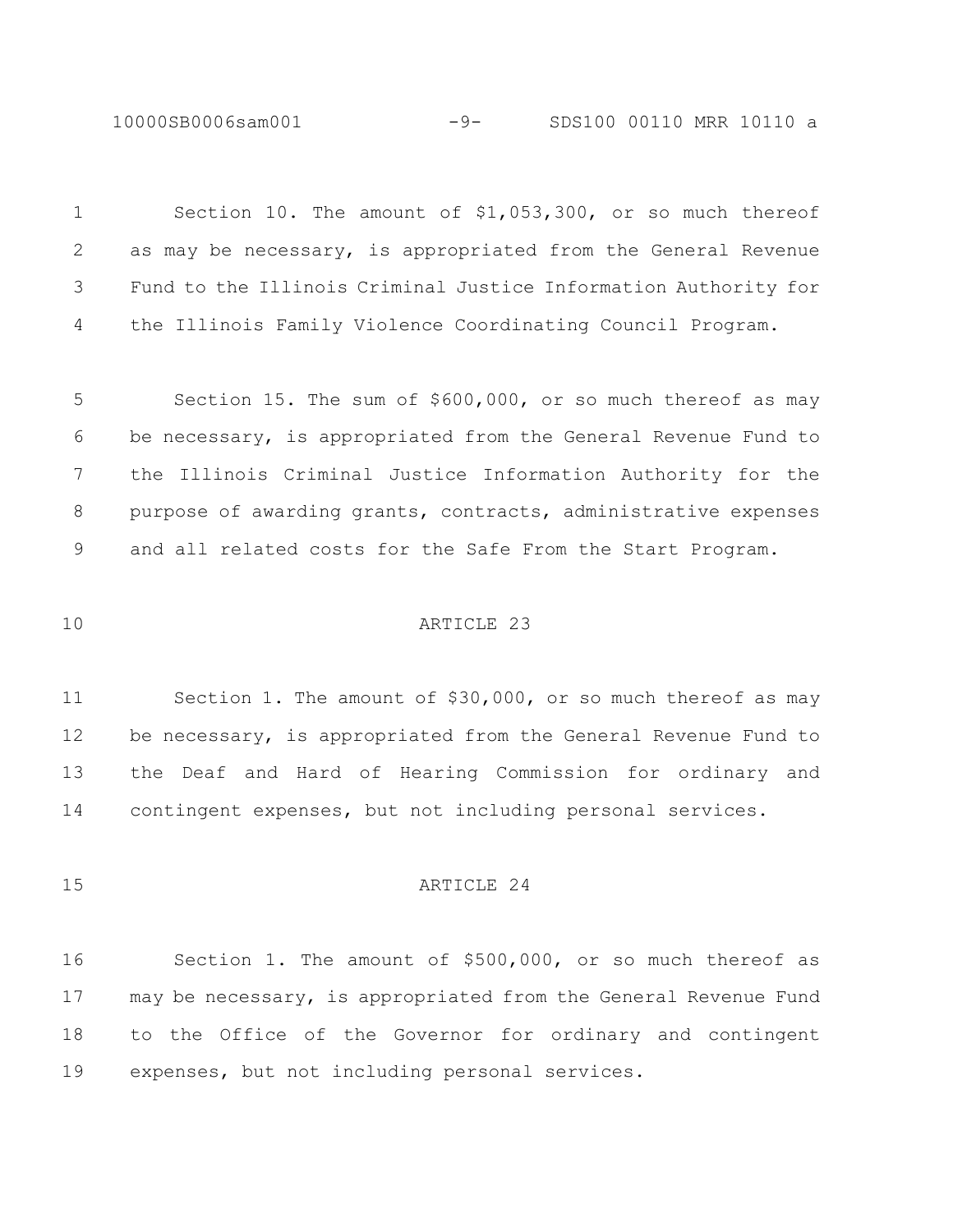10000SB0006sam001 -10- SDS100 00110 MRR 10110 a

1 ARTICLE 25

 Section 1. The amount of \$150,000, or so much thereof as may be necessary, is appropriated from the General Revenue Fund to the Office of the Lieutenant Governor for ordinary and contingent expenses, but not including personal services.

# ARTICLE 26

 Section 1. The amount of \$400,000, or so much thereof as 8 may be necessary, is appropriated from the General Revenue Fund to the Prisoner Review Board for ordinary and contingent expenses, but not including personal services.

### 11 ARTICLE 27

 Section 1. The amount of \$1,000,000, or so much thereof as may be necessary, is appropriated from the General Revenue Fund to the Illinois State Board of Education for ordinary and contingent expenses, but not including personal services.

#### **ARTICLE** 28

Section 1. The amount of \$639,000, or so much thereof as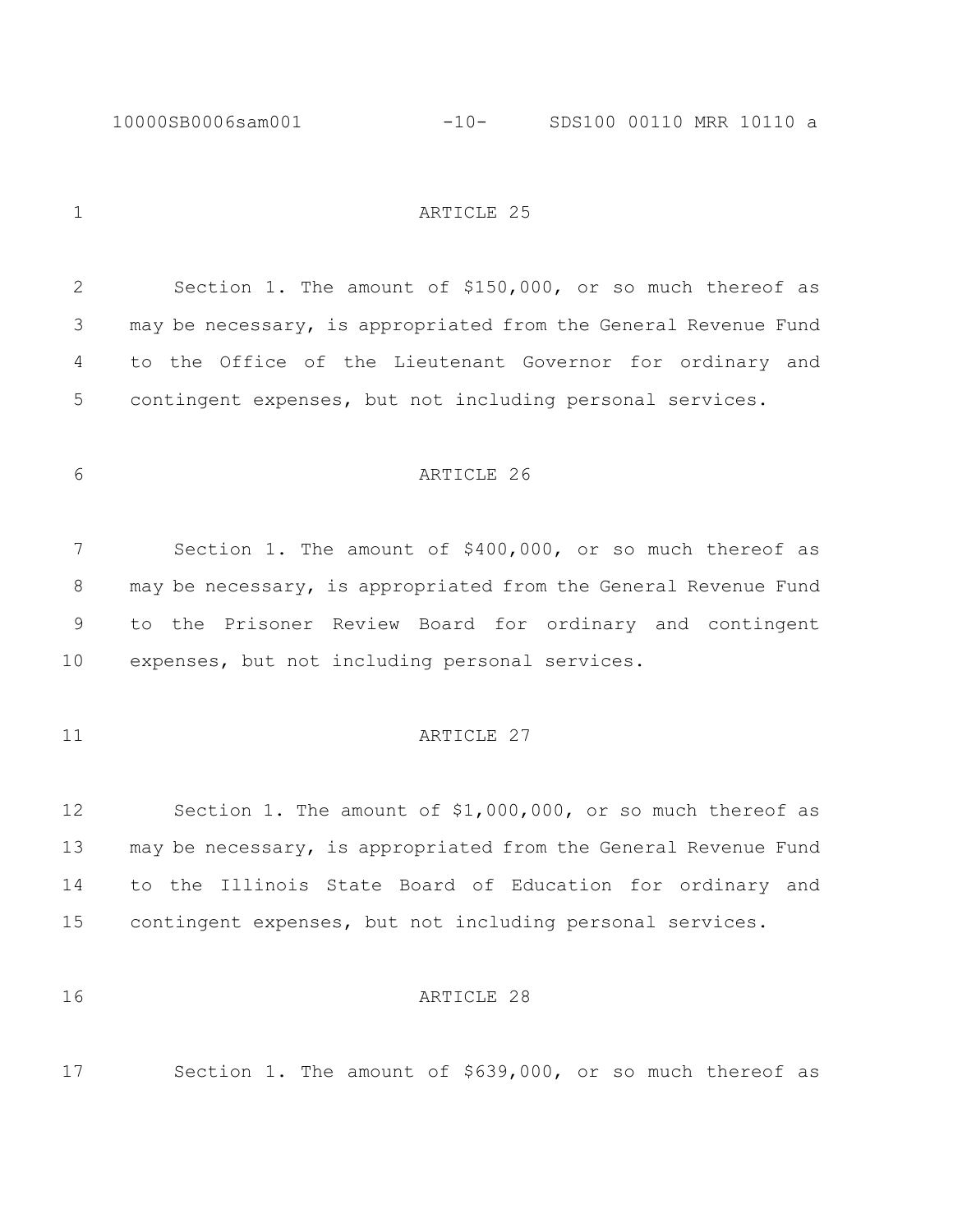10000SB0006sam001 -11- SDS100 00110 MRR 10110 a may be necessary, is appropriated from the General Revenue Fund to the Illinois Community College Board for ordinary and contingent expenses, but not including personal services.

# ARTICLE 29

 Section 1. The amount of \$150,000, or so much thereof as may be necessary, is appropriated from the General Revenue Fund to the Executive Ethics Commission for ordinary and contingent expenses, but not including personal services.

## ARTICLE 30

 Section 1. The amount of \$150,000, or so much thereof as may be necessary, is appropriated from the General Revenue Fund to the Office of the Executive Inspector General for ordinary and contingent expenses, but not including personal services.

# ARTICLE 31

 Section 1. The amount of \$500,000, or so much thereof as may be necessary, is appropriated from the General Revenue Fund to the Department of Human Rights for ordinary and contingent expenses, but not including personal services.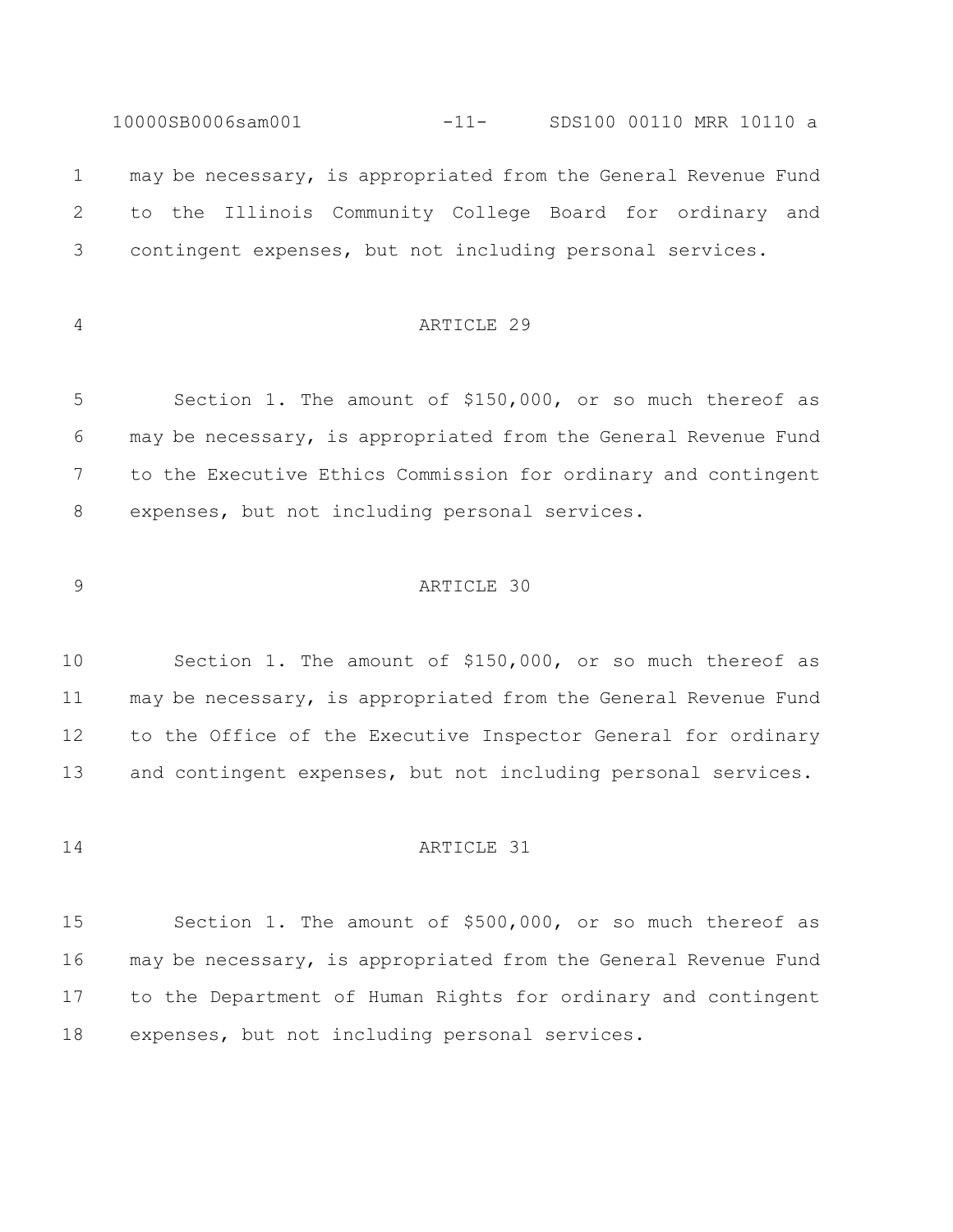#### 10000SB0006sam001 -12- SDS100 00110 MRR 10110 a

# 1 ARTICLE 32

 Section 1. The amount of \$150,000, or so much thereof as may be necessary, is appropriated from the General Revenue Fund to the Human Rights Commission for ordinary and contingent expenses, but not including personal services.

# ARTICLE 33

7 Section 1. The amount of \$25,000, or so much thereof as may be necessary, is appropriated from the General Revenue Fund to the Civil Service Commission for ordinary and contingent expenses, but not including personal services.

# 11 ARTICLE 34

 Section 1. The amount of \$230,000, or so much thereof as may be necessary, is appropriated from the General Revenue Fund to the State Universities Civil Service System for ordinary and contingent expenses, but not including personal services.

# 16 ARTICLE 35

 Section 1. The amount of \$25,000, or so much thereof as may be necessary, is appropriated from the General Revenue Fund to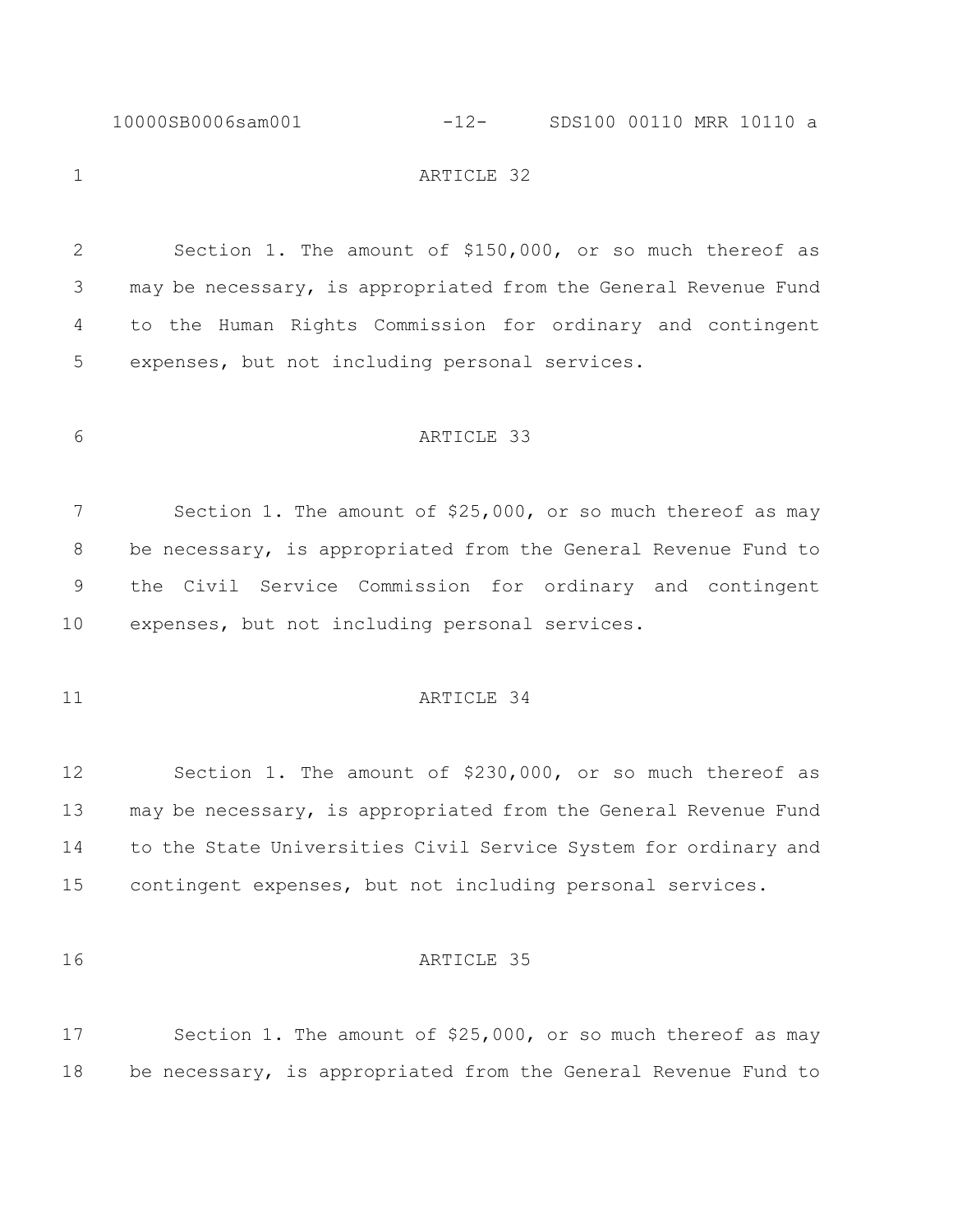10000SB0006sam001 -13- SDS100 00110 MRR 10110 a the Illinois Independent Tax Tribunal for ordinary and contingent expenses, but not including personal services.

# ARTICLE 36

 Section 1. The amount of \$300,000 or so much thereof as may be necessary, is appropriated from the General Revenue Fund to the Office of the Attorney General for ordinary and contingent expenses and other disbursements, but not including personal services.

## ARTICLE 37

 Section 1. The amount of \$6,350,000 or so much thereof as may be necessary, is appropriated from the General Revenue Fund to the Office of the Treasurer for ordinary and contingent expenses, but not including personal services.

# ARTICLE 38

 Section 1. The amount of \$50,000 or so much thereof as may be necessary, is appropriated from the General Revenue Fund to the Court of Claims for ordinary and contingent expenses, but not including personal services.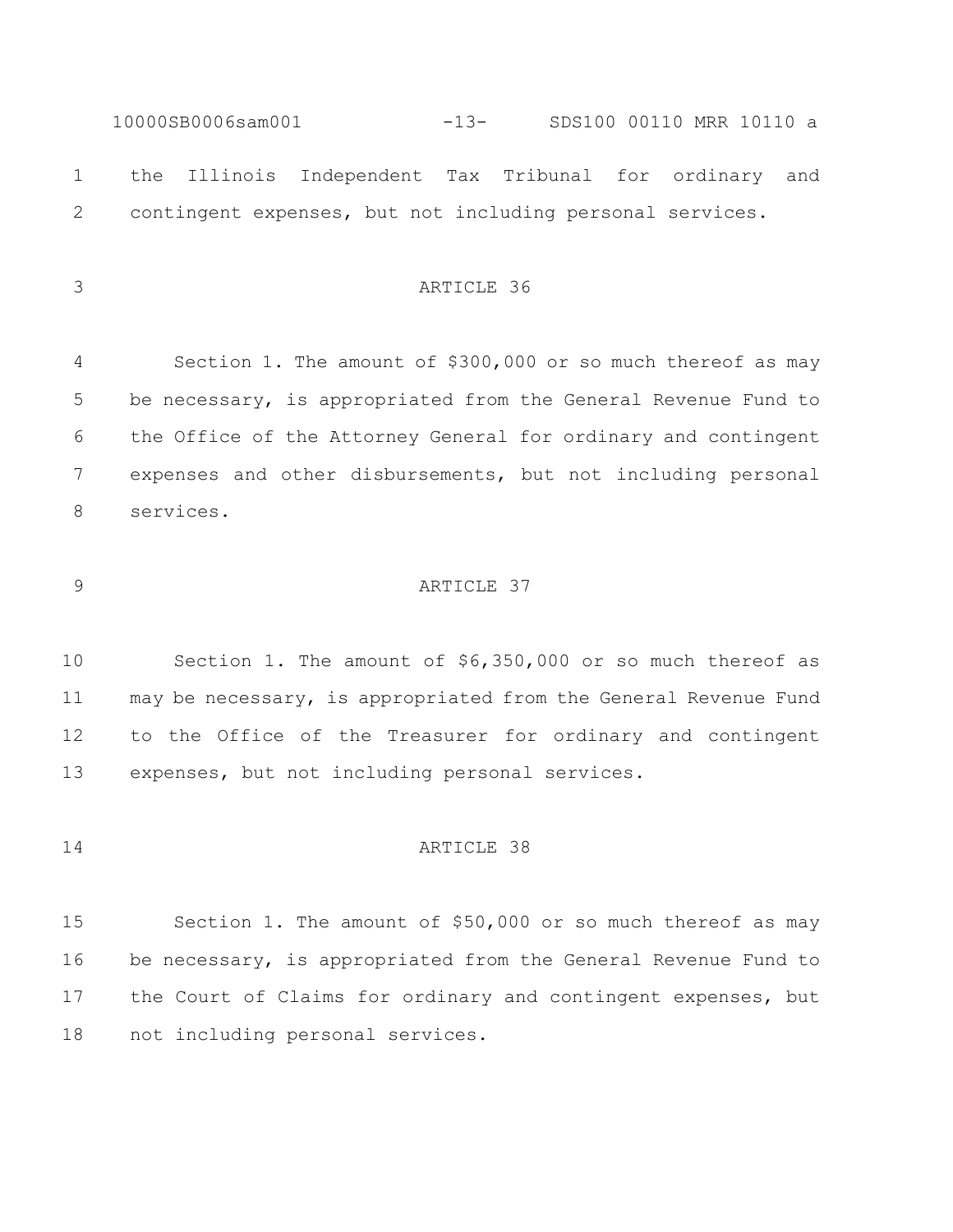10000SB0006sam001 -14- SDS100 00110 MRR 10110 a

1 ARTICLE 39

 Section 1. The amount of \$330,000 or so much thereof as may be necessary, is appropriated from the General Revenue Fund to the State Board of Elections for ordinary and contingent expenses, but not including personal services.

### ARTICLE 40

 Section 1. The amount of \$25,000 or so much thereof as may be necessary, is appropriated from the General Revenue Fund to the Procurement Policy Board for ordinary and contingent expenses, but not including personal services.

# 11 ARTICLE 41

 Section 5. The sum of \$10,000,000, or so much thereof as may be necessary, is appropriated from the Capital Development Fund to the Capital Development Board for a grant to Joliet Junior College for costs associated with construction of the City Center campus.

 Section 10. The sum of \$14,633,402, or so much thereof as may be necessary, is appropriated from the Capital Development Fund to the Capital Development Board for grants and other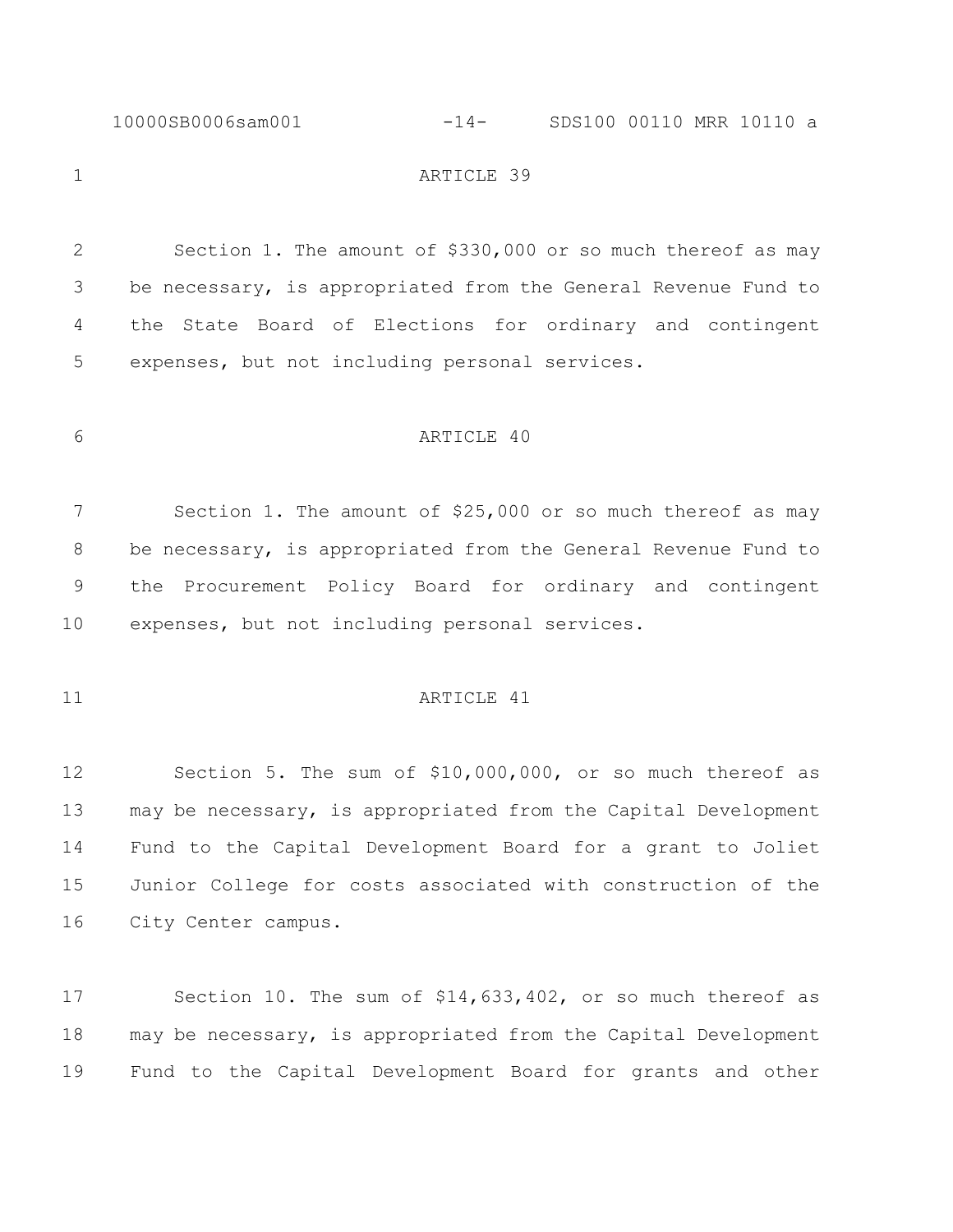10000SB0006sam001 -15- SDS100 00110 MRR 10110 a capital improvements awarded under the Community Health Center Construction Act.

 Section 15. The following named sums, or so much thereof as may be necessary, are appropriated from the Capital Development Fund to the Capital Development Board for the Illinois Community College Board for the projects hereinafter enumerated:

**B** ROCK VALLEY COLLEGE For the renovation or expansion 10 of classroom space, and 11 other capital improvements .........................11,000,000 South Suburban College For the planning and beginning of construction of an Allied Health Addition and other capital improvements ......................................15,860,000

 Section 20. The following named sums, or so much thereof as may be necessary, are appropriated from the Build Illinois Bond Fund to the Department of Commerce and Economic Opportunity for a grant to the Rockford District 205 for the project hereinafter enumerated:

 CICS ROCKFORD CHARTER PATRIOTS CENTER For acquisition, construction,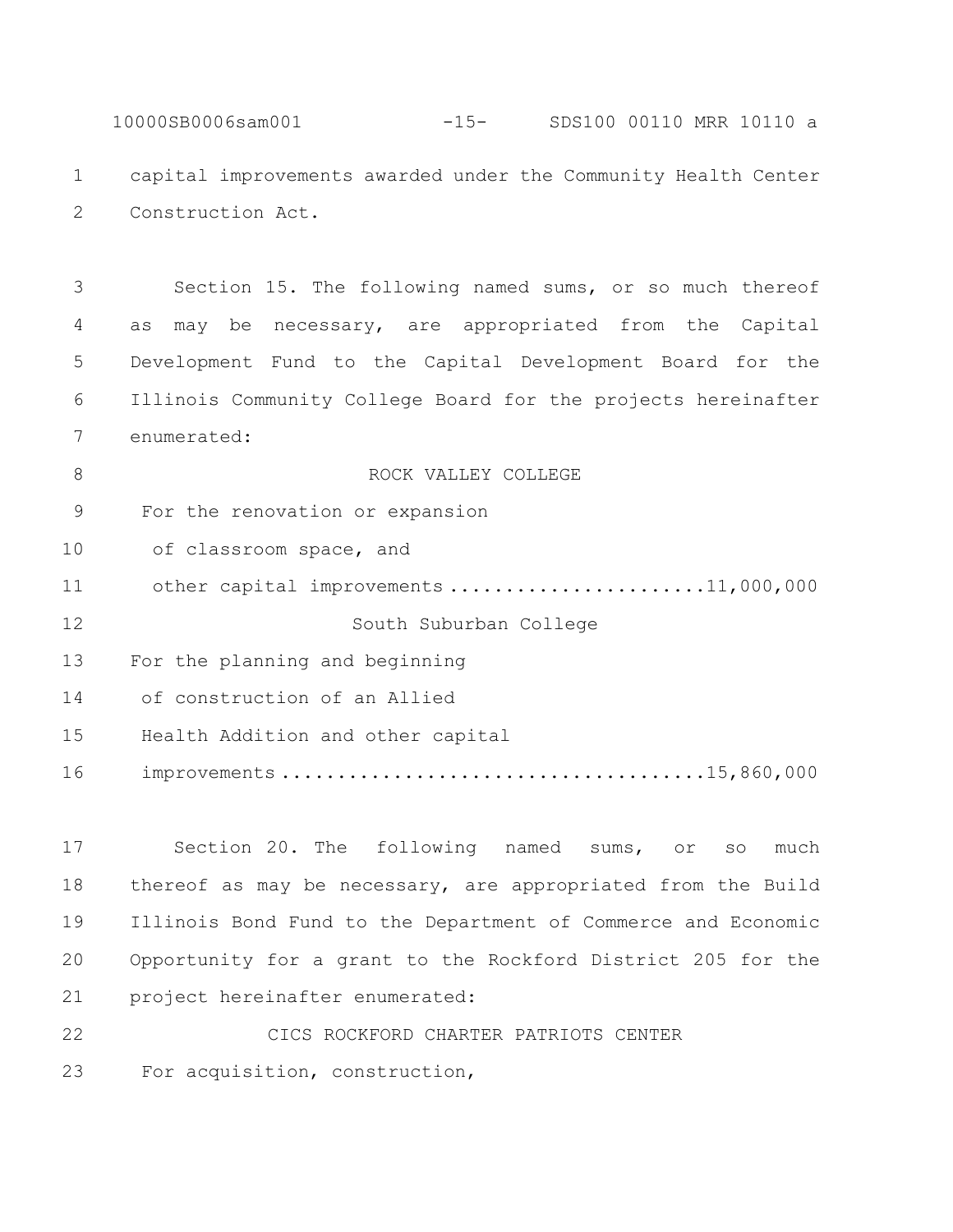10000SB0006sam001 -16- SDS100 00110 MRR 10110 a 1 rehabilitation, and renovation ........................500,000 

 Section 25. The sum of \$3,000,000, or so much thereof as may be necessary, is appropriated from the Build Illinois Bond Fund to the Department of Commerce and Economic Opportunity for a grant to Crossing Healthcare for costs associated with capital improvements.

 Section 30. The sum of \$2,000,000, or so much thereof as may be necessary, is appropriated from the Build Illinois Bond Fund to the Department of Commerce and Economic Opportunity for a grant awarded to Lawndale Christian Health Center for costs associated with capital improvements.

 Section 35. The sum of \$13,000,000, or so much thereof as may be necessary, is appropriated to the Department of Natural Resources from the Abandoned Mined Lands Reclamation Council Federal Trust Fund for grants and contracts to conduct research, planning and construction to eliminate hazards created by abandoned mines, and any other expenses necessary for emergency response.

 Section 40. The sum of \$22,260,390, or so much thereof as may be necessary, is appropriated to the Department of Natural Resources from the Abandoned Mined Lands Reclamation Council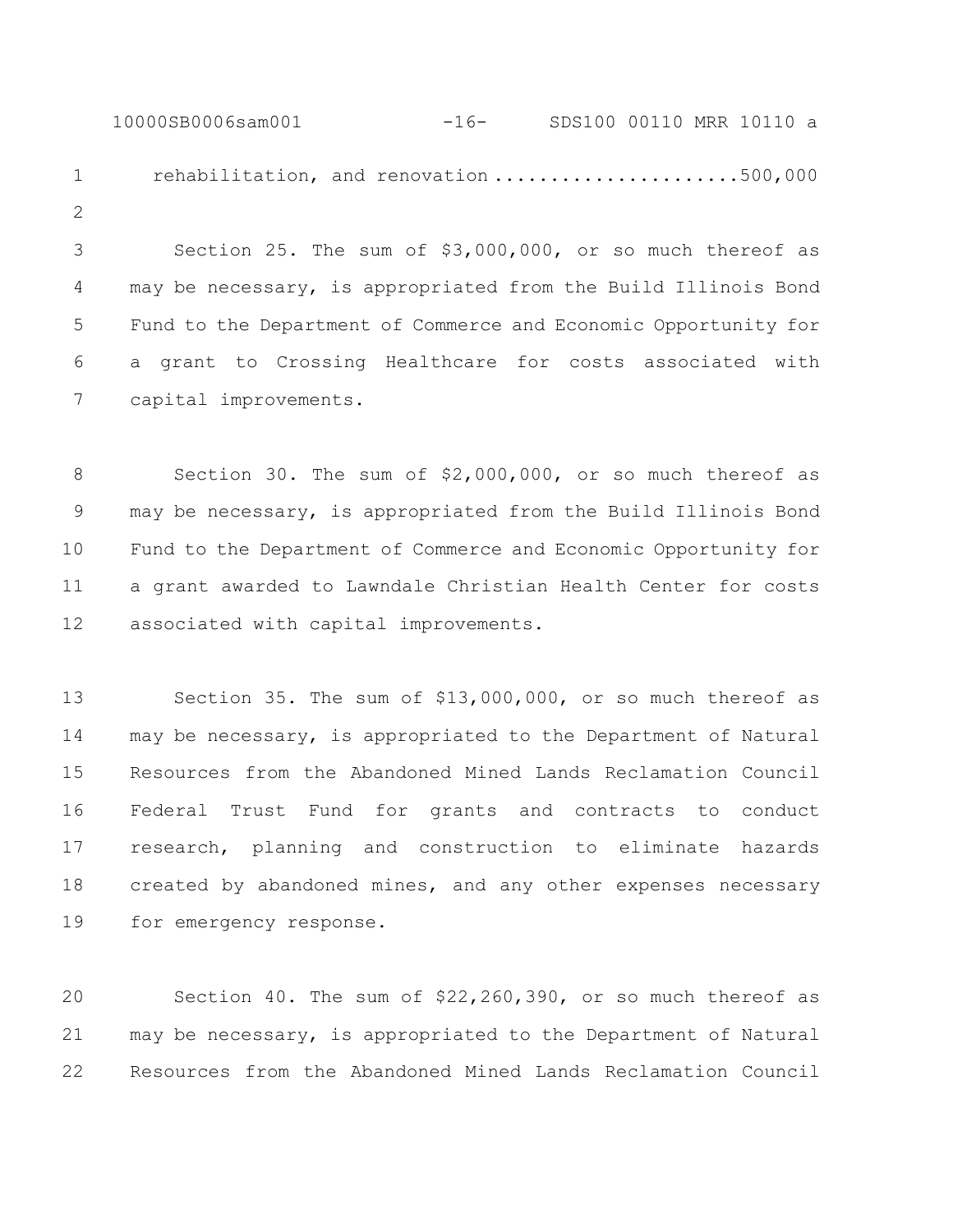10000SB0006sam001 -17- SDS100 00110 MRR 10110 a

 Federal Trust Fund for grants and contracts to conduct research, planning and construction to eliminate hazards created by abandoned mines, and any other expenses necessary for emergency response.

5 Section 45. The sum of \$24,541,832, or so much thereof as 6 may be necessary, is appropriated from the Capital Development 7 Fund to the Department of Natural Resources for expenditure by 8 the Office of Water Resources for projects at the approximate 9 cost set forth below: 10 Flood Hazard Mitigation – Statewide – 11 For cost sharing to acquire flood 12 prone structures, to implement 13 flood hazard mitigation plans, and 14 to acquire mitigation sites 15 associated with flood control projects ..........12,128,927 16 Flood Hazard Mitigation - For implementation 17 of flood hazard mitigation plans, and 18 acquisition of wetland and tree mitigation 19 sites for state and local joint 20 flood control projects in 21 cooperation with federal agencies, state 22 agencies, and units of local government, 23 in various counties ...............................8,079,294 24 Flood Mitigation - Disaster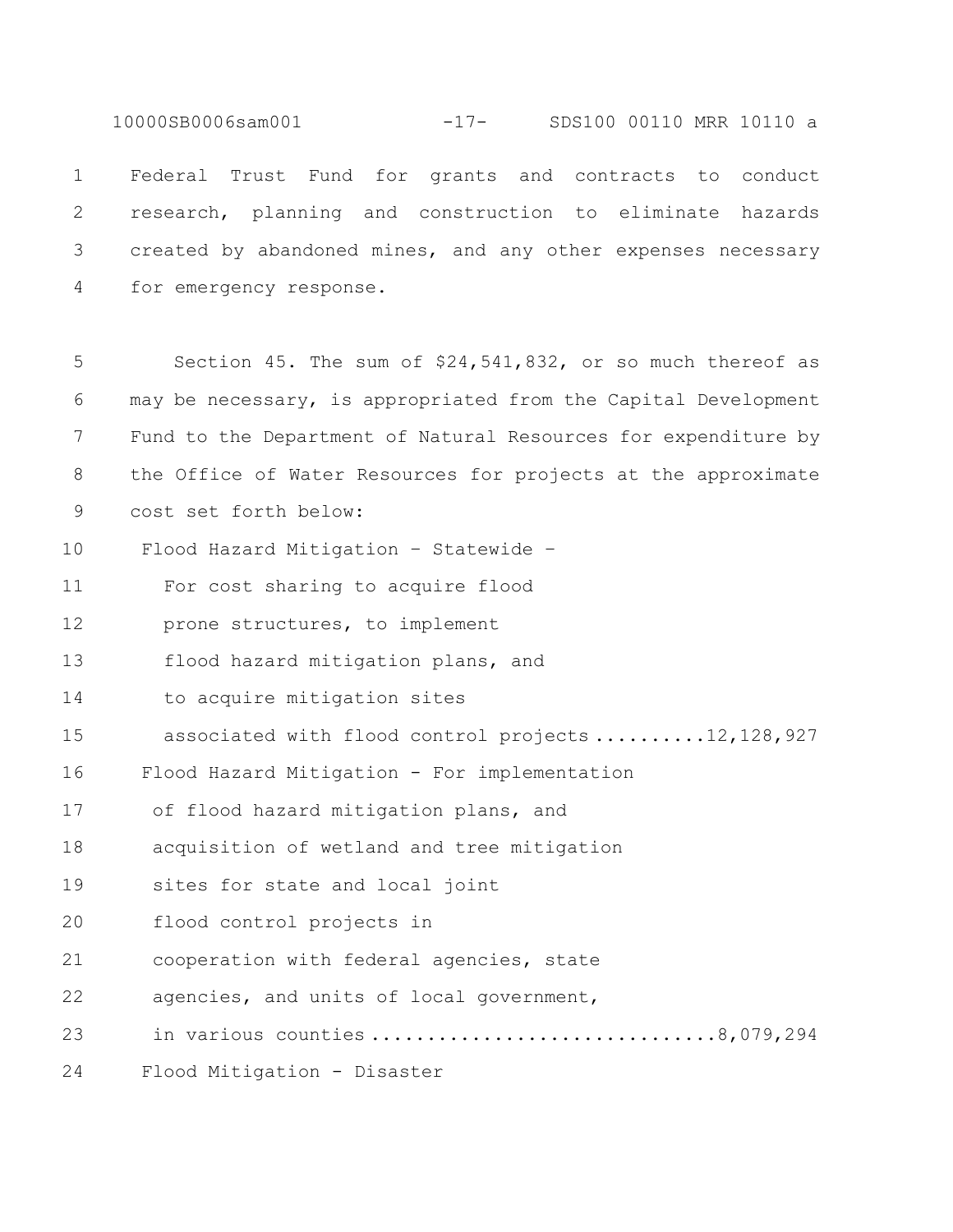10000SB0006sam001 -18- SDS100 00110 MRR 10110 a 1 Declaration Areas ................................ 4,333,611

 Section 50. The sum of \$25,602,298, or so much thereof as may be necessary, is appropriated from the Capital Development Fund to the Department of Natural Resources for expenditure by the Office of Water Resources for improvements needed at publicly-owned Dams for upgrading and rehabilitation of dams, spillways and supporting facilities, including dam removals and the required geotechnical investigations, preparation of plans and specifications, and the construction of the proposed rehabilitation to ensure reduced risk of injury to the public, and for needed repairs and improvements on and to waterways and infrastructure.

 Section 55. The sum of \$7,034,360, or so much thereof as may be necessary, is appropriated from the Capital Development Fund to the Department of Natural Resources for expenditure by the Office of Water Resources for improvements needed at publicly-owned Dams for upgrading and rehabilitation of dams, spillways and supporting facilities, including dam removals and the required geotechnical investigations, preparation of plans and specifications, and the construction of the proposed rehabilitation to ensure reduced risk of injury to the public, and for needed repairs and improvements on and to waterways and infrastructure.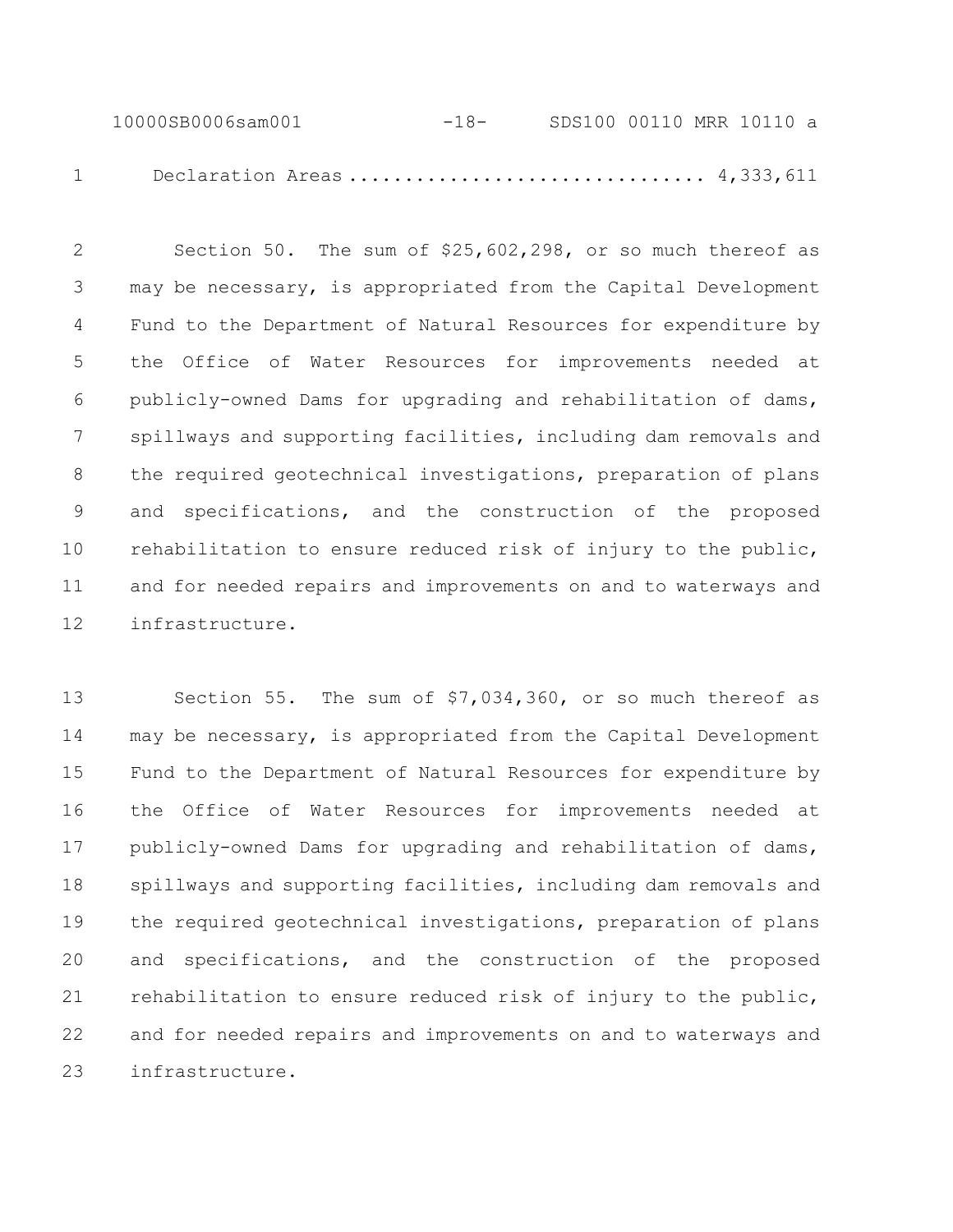10000SB0006sam001 -19- SDS100 00110 MRR 10110 a

 Section 60. "AN ACT concerning appropriations", Public Act 99-0524, approved June 30, 2016, is amended by changing Section 290 of Article 166 as follows:

(P.A. 99-0524, Art. 166, Sec 290.)

5 Sec. 290. The sum of  $\frac{290}{782}$ , 734, 763, 734, 763, or so much thereof as may be necessary, and remains unexpended at the close of business on June 30, 2016, from the reappropriation heretofore made in Article 6, Section 70 of Public Act 99-0007, as amended, is reappropriated from the Transportation Bond Series B Fund to the Department of Transportation for construction costs, making grants and providing project assistance to the Regional Transportation Authority.

 Section 65. "AN ACT concerning appropriations", Public Act 99-0524, approved June 30, 2016, is amended by changing Section 300 of Article 166 as follows:

(P.A. 99-0524, Art. 166, Sec 300.)

17 Sec. 300. The sum of  $\frac{619,095,951}{609,095,951}$ , or so much thereof as may be necessary, and remains unexpended at the close of business on June 30, 2016, from the reappropriation heretofore made in Article 6, Section 80 of Public Act 99-0007, as amended, is reappropriated from the Transportation Bond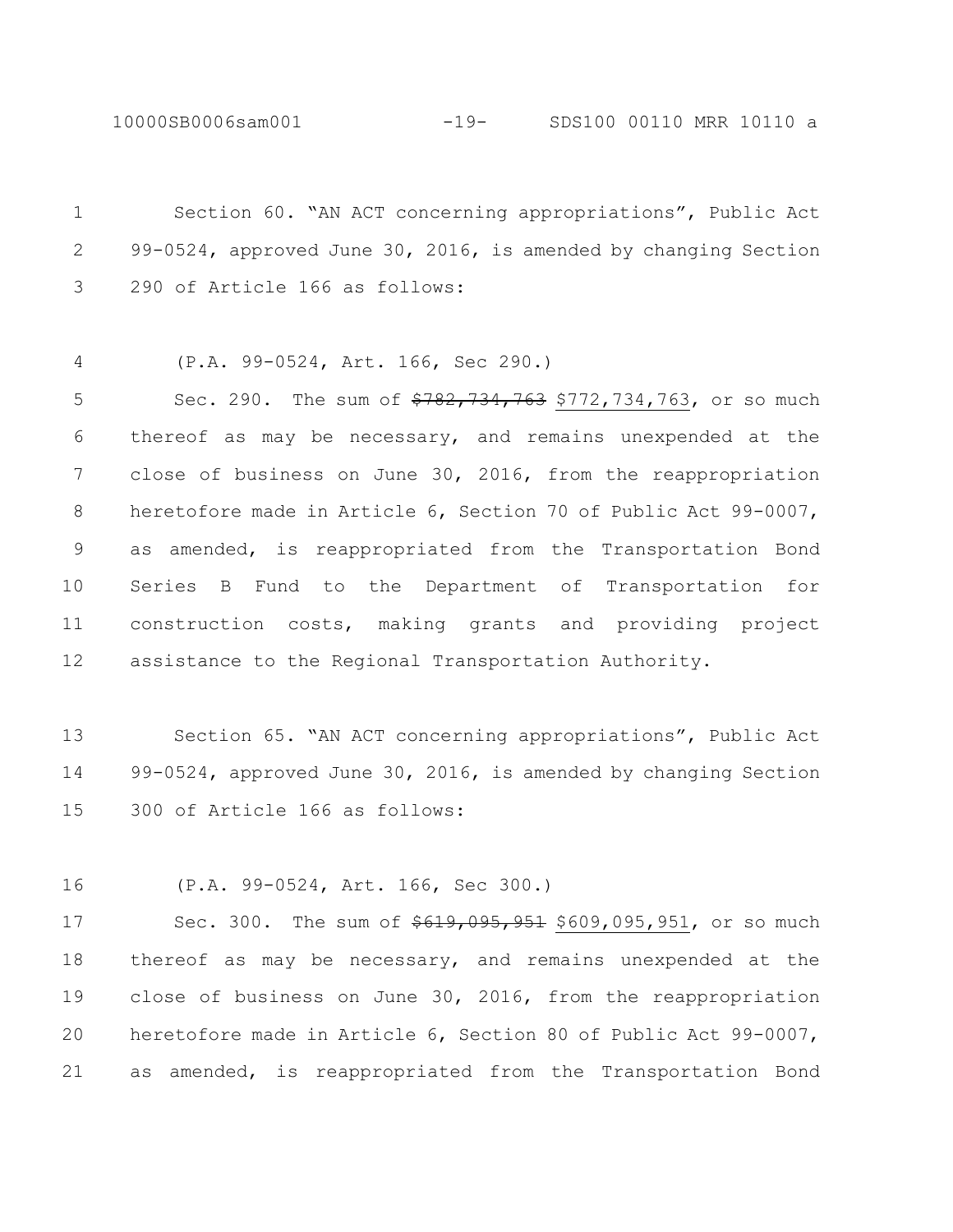10000SB0006sam001 -20- SDS100 00110 MRR 10110 a Series B Fund to the Department of Transportation for construction costs, making grants and providing project assistance to the Regional Transportation Authority. Section 70. "AN ACT concerning appropriations", Public Act

 99-0524, approved June 30, 2016, is amended by adding Section 303 to Article 166 as follows:

 (P.A. 99-0524, Art. 166, Sec 303. new) 8 Sec. 303. The sum of \$20,000,000 or so much thereof as may be necessary, is appropriated from the Transportation Bond Series B Fund to the Department of Transportation for a grant to the Regional Transportation Authority for costs associated with construction of a Metra Station located at the intersection of 79th Street and Lowe Avenue in Chicago.

 Section 75. The sum of \$10,110,139, or so much thereof as may be necessary, is appropriated from the Build Illinois Bond Fund to the Secretary of State for capital grants to public libraries for permanent improvements.

#### 18 ARTICLE 42

 Section 5. The sum of \$5,000,000, or so much thereof as may be necessary, is appropriated from the General Revenue Fund to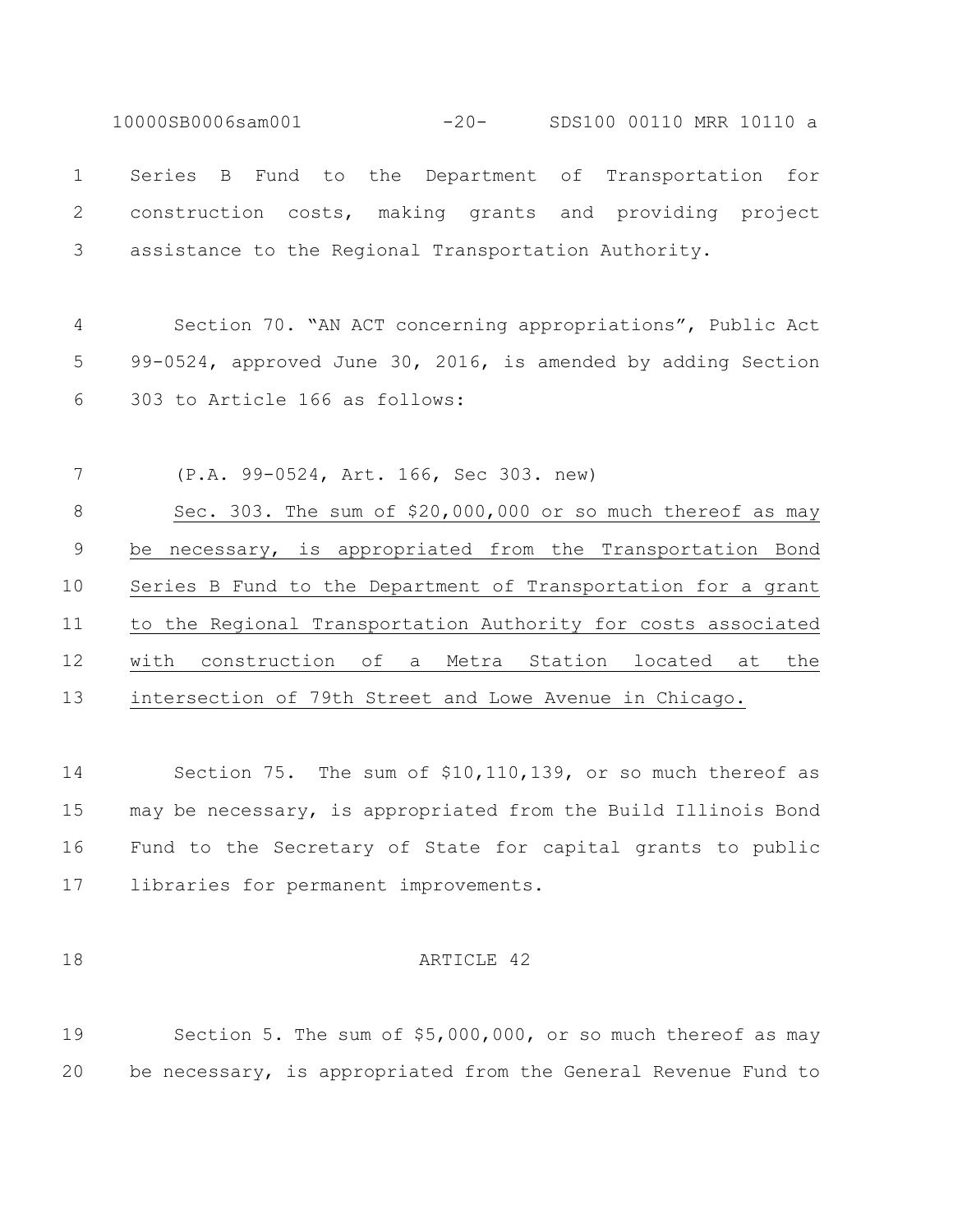10000SB0006sam001 -21- SDS100 00110 MRR 10110 a the Court of Claims for payment of line of duty awards. Section 10. The following named amounts are appropriated from the General Revenue Fund to the Court of Claims to pay claims in conformity with awards and recommendations made by the Court of Claims as follows: No. 15-CC-0076, Matthew Wojtaszek, unjust imprisonment ...........................................5,000 No. 15-CC-3248, Christopher Coleman, unjust imprisonment .........................................220,732 No. 15-CC-3467, Lewis Gardner, unjust imprisonment .........................................220,732 No. 15-CC-3468, Paul Phillips, unjust imprisonment .........................................220,732 No. 15-CC-3662, Michael Winston, unjust imprisonment .........................................188,423 No. 15-CC-3674, David Bates, unjust imprisonment .........................................188,423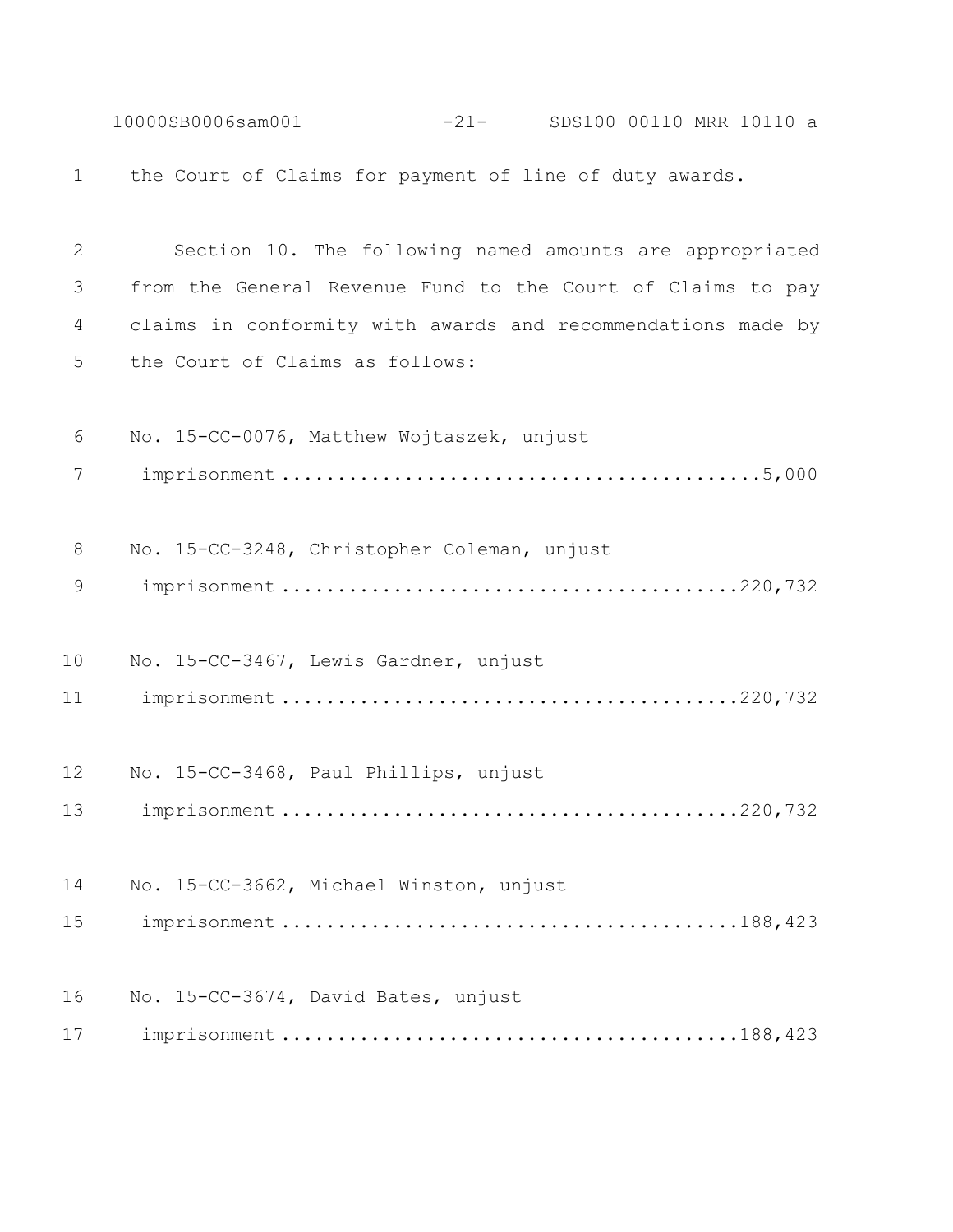|                | 10000SB0006sam001                       | $-22-$ |  | SDS100 00110 MRR 10110 a |  |
|----------------|-----------------------------------------|--------|--|--------------------------|--|
| $\mathbf 1$    | No. 15-CC-3946, Brian M. Kayer, unjust  |        |  |                          |  |
| $\overline{2}$ |                                         |        |  |                          |  |
| 3              | No. 16-CC-0001, Angel Gonzalez, unjust  |        |  |                          |  |
| $\overline{4}$ |                                         |        |  |                          |  |
| 5              | No. 16-CC-1334, Cortez Murphy, unjust   |        |  |                          |  |
| 6              |                                         |        |  |                          |  |
| 7              | No. 16-CC-2054, Daniel Andersen, unjust |        |  |                          |  |
| 8              |                                         |        |  |                          |  |
| 9              | No. 16-CC-2701 & 16-CC-3222, Ben Baker, |        |  |                          |  |
| 10             | unjust imprisonment 188,423             |        |  |                          |  |
| 11             | No. 16-CC-2773, Marcus Borne, unjust    |        |  |                          |  |
| 12             |                                         |        |  |                          |  |
| 13             | No. 16-CC-3219, Anthony Johnson, unjust |        |  |                          |  |
| 14             |                                         |        |  |                          |  |
| 15             | No. 16-CC-3269, Jermaine Walker, unjust |        |  |                          |  |
| 16             |                                         |        |  |                          |  |
| 17             | No. 17-CC-0522, Edward Bolden, unjust   |        |  |                          |  |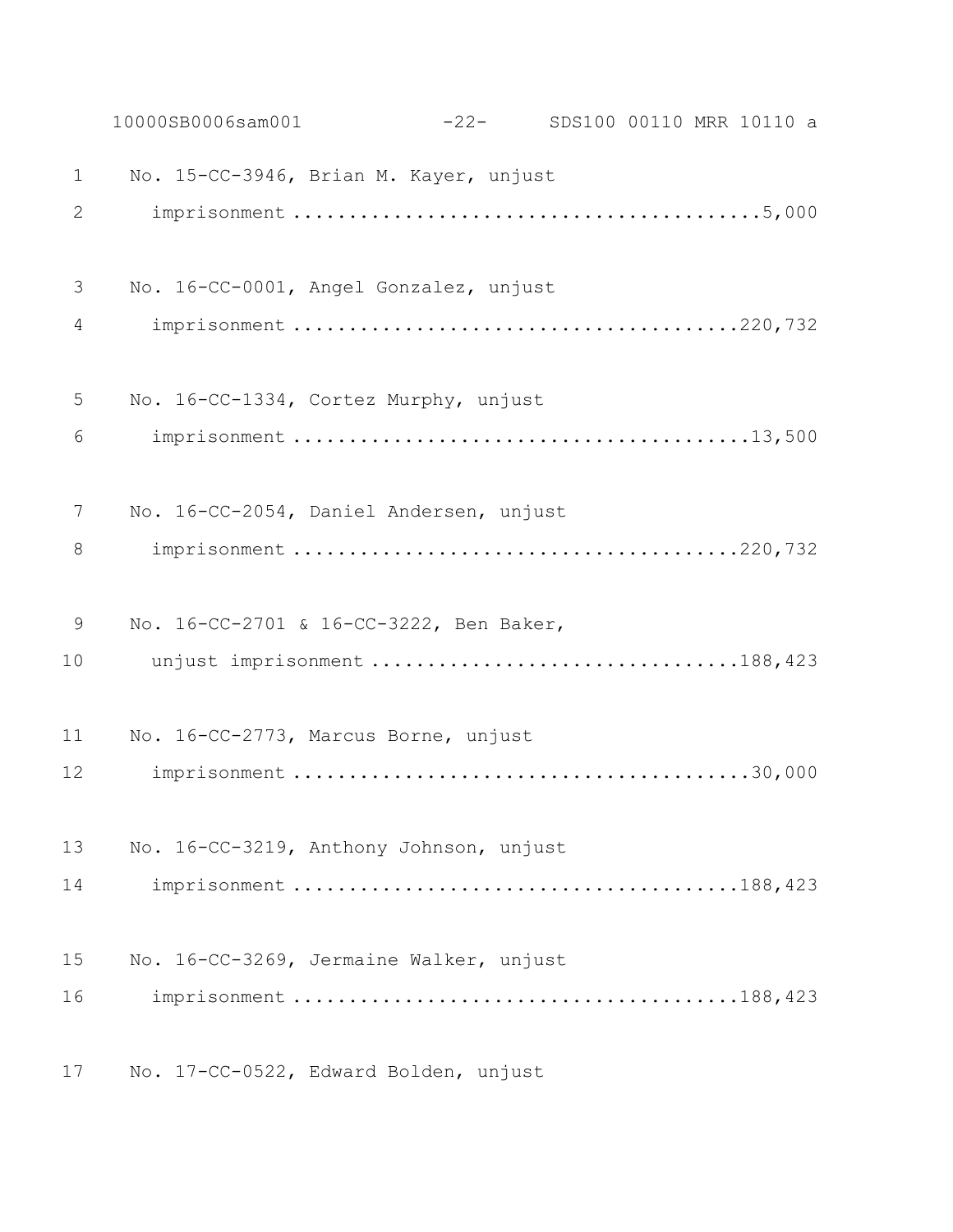10000SB0006sam001 -23- SDS100 00110 MRR 10110 a imprisonment ........................................220,732 No. 17-CC-0903, Mark Maxson, unjust imprisonment ........................................220,732 No. 17-CC-1007, Bernard Mims, unjust imprisonment ........................................188,423 No. 17-CC-2016, Teshome Campbell, unjust Imprisonment ........................................220,732 8 ARTICLE 43 Section 5. The following named amounts, or so much thereof as may be necessary, are appropriated for the ordinary and contingent expenses of the Department on Aging: DISTRIBUTIVE ITEMS OPERATIONS Payable from the General Revenue Fund: For Expenses of the Provisions of 16 the Statewide Centralized Abuse, Neglect, Financial Exploitation and Self-Neglect Act ...............................33,197,200 For Expenses of the Senior Employment Specialist Program ................................195,100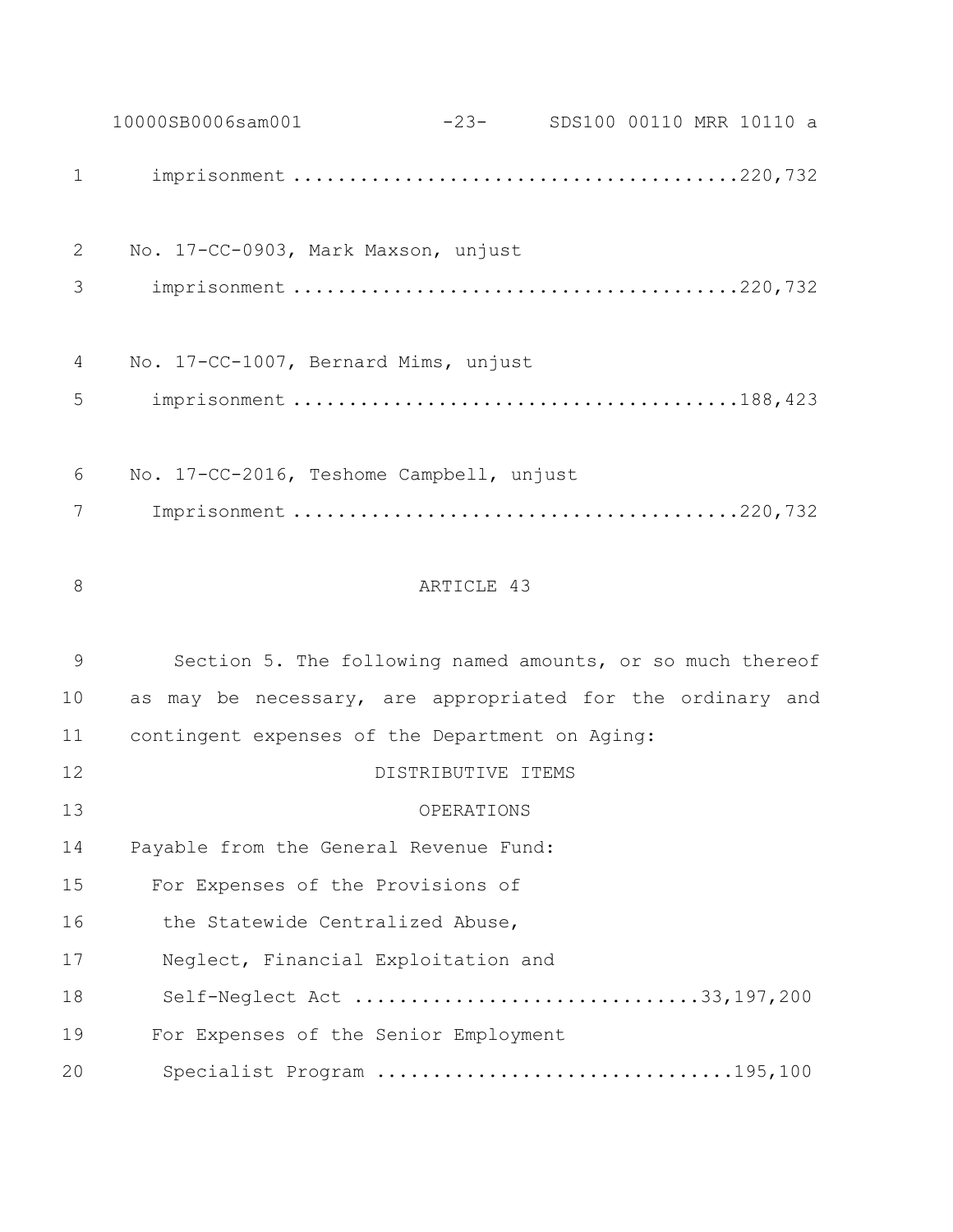10000SB0006sam001 -24- SDS100 00110 MRR 10110 a

| $\mathbf{1}$ | For Expenses of the Grandparents                            |
|--------------|-------------------------------------------------------------|
| 2            | Raising Grandchildren Program 307,500                       |
| 3            | For Specialized Training Program327,600                     |
| 4            | For Expenses of the Illinois Department                     |
| 5            | on Aging for Monitoring and Support                         |
| 6            |                                                             |
| 7            | For Expenses of the Illinois                                |
| 8            |                                                             |
| 9            | For Administrative Expenses of the                          |
| 10           | Senior Meal Program 700                                     |
| 11           | For Benefits, Eligibility, Assistance                       |
| 12           | and Monitoring 551,600                                      |
| 13           | For the expenses of the Senior Helpline 163,200             |
| 14           | \$34,956,000<br>Total                                       |
|              |                                                             |
| 15           | Section 10. The following named amounts, or so much thereof |

 as may be necessary, respectively, are appropriated from the General Revenue Fund for the ordinary and contingent expenses of the Department on Aging:

 DISTRIBUTIVE ITEMS GRANTS-IN-AID For Grants for Retired Senior Volunteer Program .......565,600 For Planning and Service Grants to Area Agencies on Aging ...........................7,915,000

For Grants for the Foster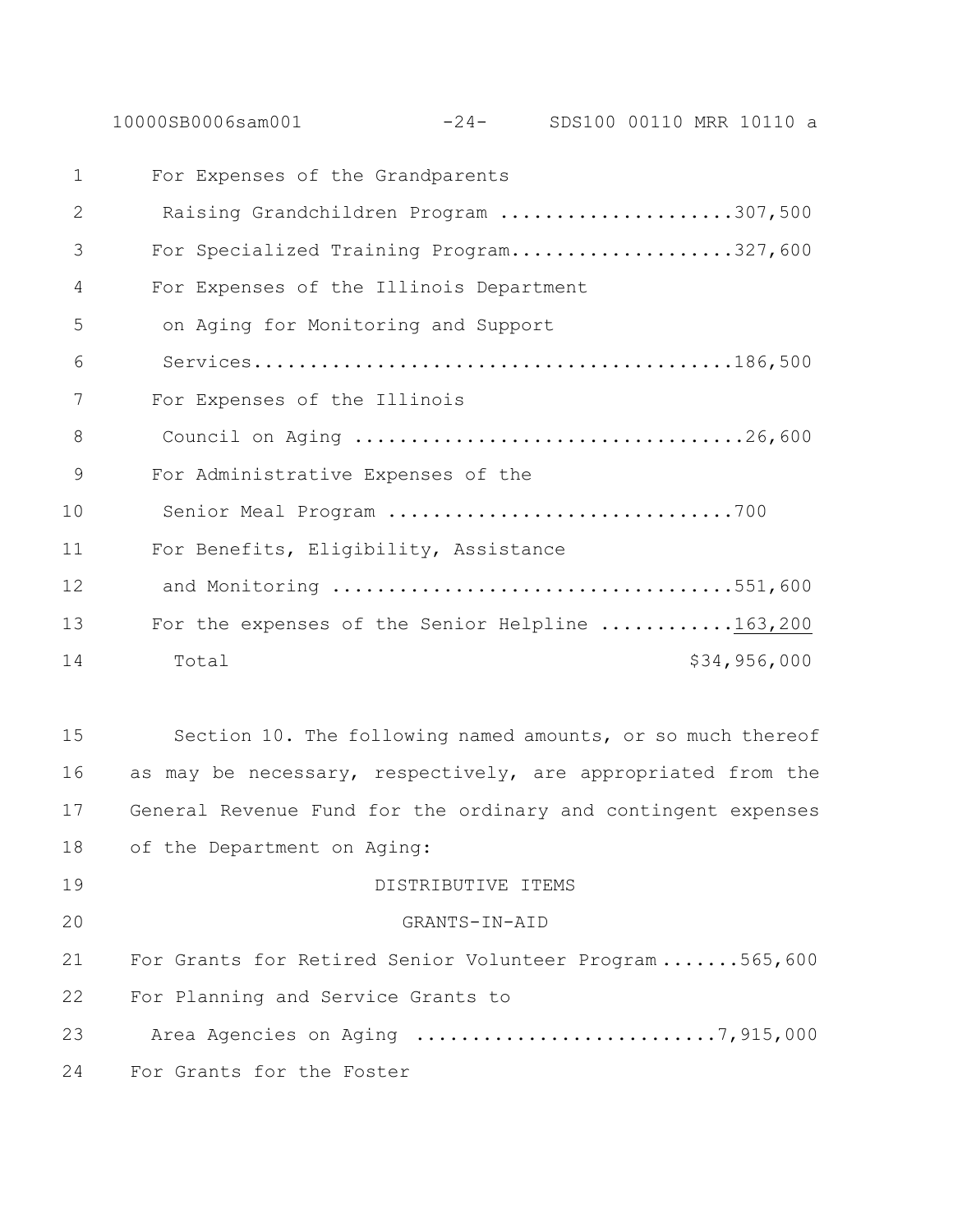10000SB0006sam001 -25- SDS100 00110 MRR 10110 a Grandparent Program .................................247,400 For Expenses to the Area Agencies on Aging for Long-Term Care Systems Development .........................................280,600 5 For the Ombudsman Program ............................8,514,900 For Grants for Community Based Services for equal distribution to each of the 13 8 Area Agencies on Aging ..............................1,445,000 9 Total \$18,968,500 Section 15. The following named amounts, or so much thereof as may be necessary, respectively, are appropriated for the ordinary and contingent expenses of the Department on Aging: DISTRIBUTIVE ITEMS COMMUNITY CARE Payable from General Revenue Fund: For grants and for administrative expenses associated with the purchase of services covered by the Community Care Program, including prior year costs ........46,311,400 For the Balancing Incentive Program ..............5,201,600 For grants and for administrative expenses associated with Comprehensive Case Coordination, including prior year costs ...........................................24,005,800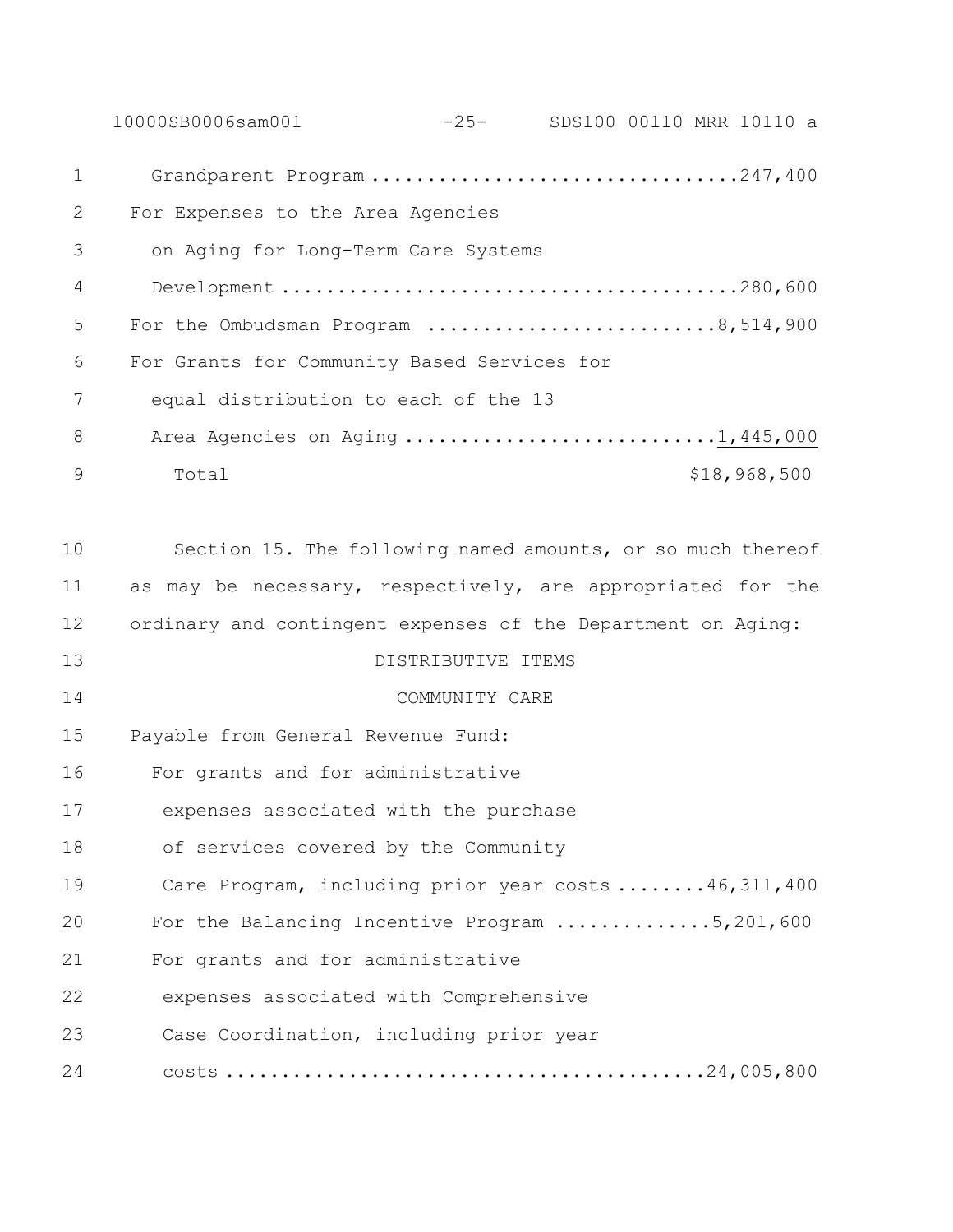10000SB0006sam001 -26- SDS100 00110 MRR 10110 a Payable from the Commitment to Human Services Fund: For grants and for administrative expenses associated with the purchase of services covered by the Community Care Program, including prior year costs ...........294,000,000 ARTICLE 44 Section 5. The following named amounts, or so much thereof as may be necessary, are appropriated to the Department of Public Health for the objects and purposes hereinafter named: OFFICE OF HEALTH PROMOTION Payable from the General Revenue Fund: For Grants for Vision and Hearing Screening Programs ................................. 683,400 Section 10. The following named amounts, or so much thereof as may be necessary, are appropriated to the Department of Public Health for expenses of programs related to Acquired Immunodeficiency Syndrome (AIDS) and Human Immunodeficiency Virus (HIV): OFFICE OF HEALTH PROTECTION: AIDS/HIV Payable from the General Revenue Fund: 22 For Expenses of AIDS/HIV Education, 23 Drugs, Services, Counseling, Testing,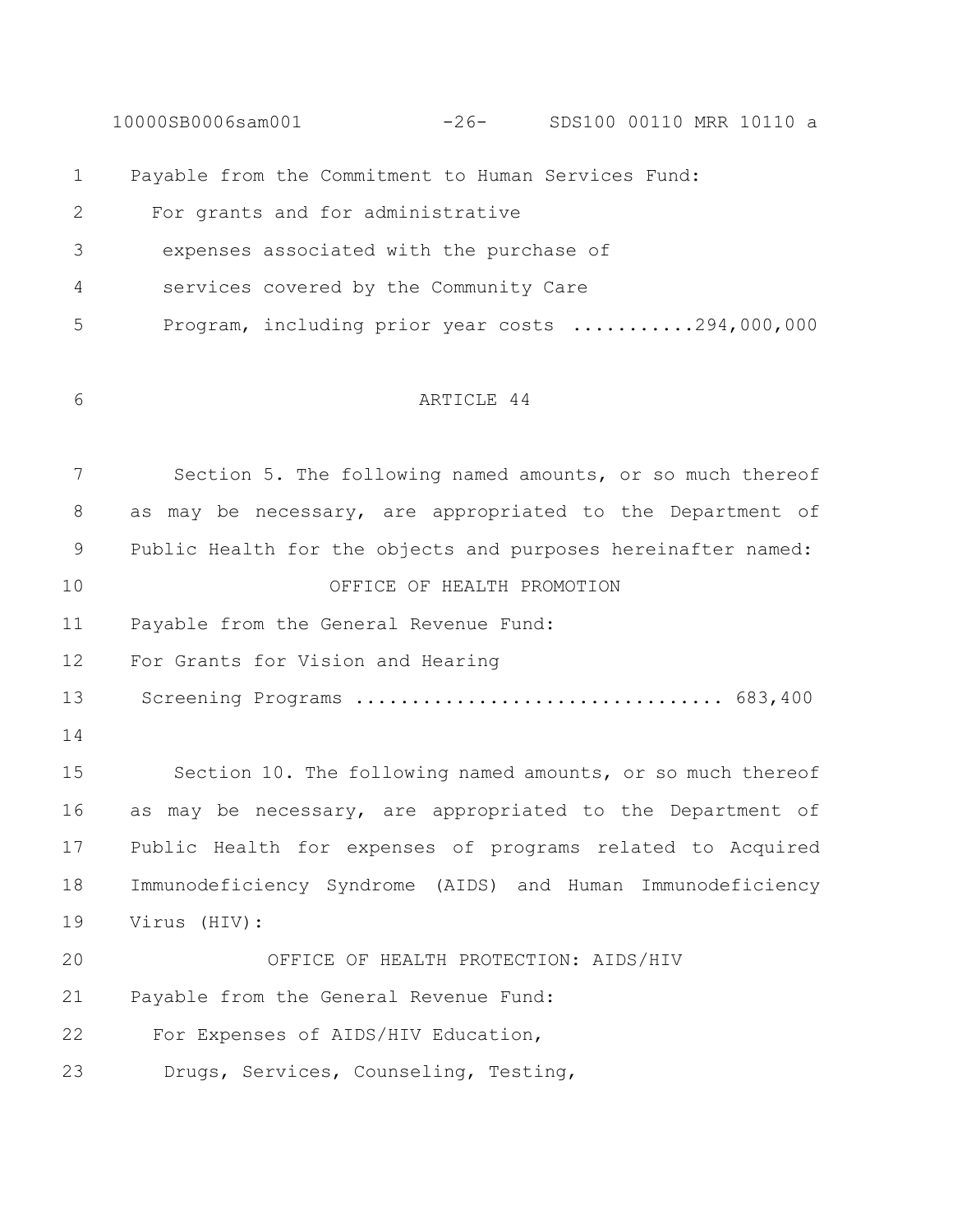10000SB0006sam001 -27- SDS100 00110 MRR 10110 a

| 1  | Outreach to Minority populations, costs                       |
|----|---------------------------------------------------------------|
| 2  | associated with correctional facilities                       |
| 3  | Referral and Partner Notification                             |
| 4  | (CTRPN), and Patient and Worker                               |
| 5  | Notification pursuant to Public                               |
| 6  |                                                               |
| 7  | Section 15. The following named amounts, or as much thereof   |
| 8  | as may be necessary, are appropriated to the Department of    |
| 9  | Public Health for the objects and purposes hereinafter named: |
| 10 | OFFICE OF WOMEN'S HEALTH                                      |
| 11 | Payable from the General Revenue Fund:                        |
| 12 | For Expenses for Breast and Cervical                          |
| 13 | Cancer Screenings, minority outreach,                         |
| 14 | and other Related Activities  6,916,300                       |
| 15 | For grants for the extension and provision                    |
| 16 | of perinatal services for premature                           |
| 17 | and high-risk infants and their mothers 2,005,400             |
| 18 | Section 20. The following named amounts, or as much thereof   |
| 19 | as may be necessary, are appropriated to the Department of    |
| 20 | Public Health for the objects and purposes hereinafter named: |
| 21 | OFFICE OF WOMEN'S HEALTH                                      |
| 22 | Payable from the General Revenue Fund:                        |
| 23 | For Expenses associated with School Health                    |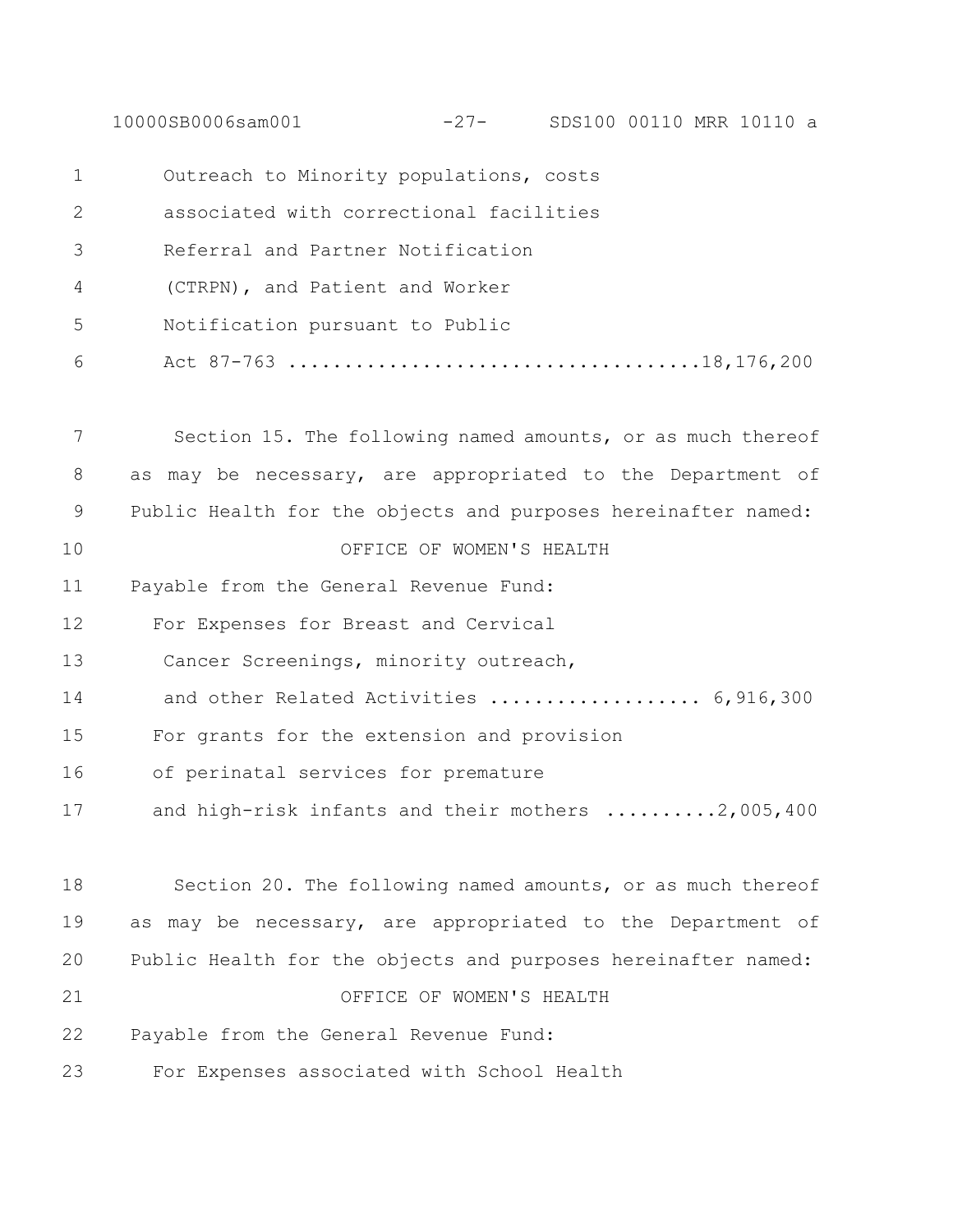10000SB0006sam001 -28- SDS100 00110 MRR 10110 a Centers ..........................................1,179,900 2 For Grants to Family Planning Programs 3 for Contraceptive Services ..........................846,800

#### ARTICLE 45

 Section 5. The following named amounts, or so much thereof as may be necessary, respectively, for the objects and purposes hereinafter named, are appropriated to the Department of Human Services for income assistance and related distributive purposes, including such Federal funds as are made available by the Federal Government for the following purposes:

 GRANTS-IN-AID Payable from General Revenue Fund: For Grants and for Administrative 15 Expenses associated with Refugee 16 Social Services ....................................204,000

DISTRIBUTIVE ITEMS

 Section 10. The following named sums, or so much thereof 18 as may be necessary, respectively, for the purposes hereinafter named, are appropriated to the Department of Human Services for Grants-In-Aid and Purchased Care in its various regions pursuant to Sections 3 and 4 of the Community Services Act and 22 the Community Mental Health Act: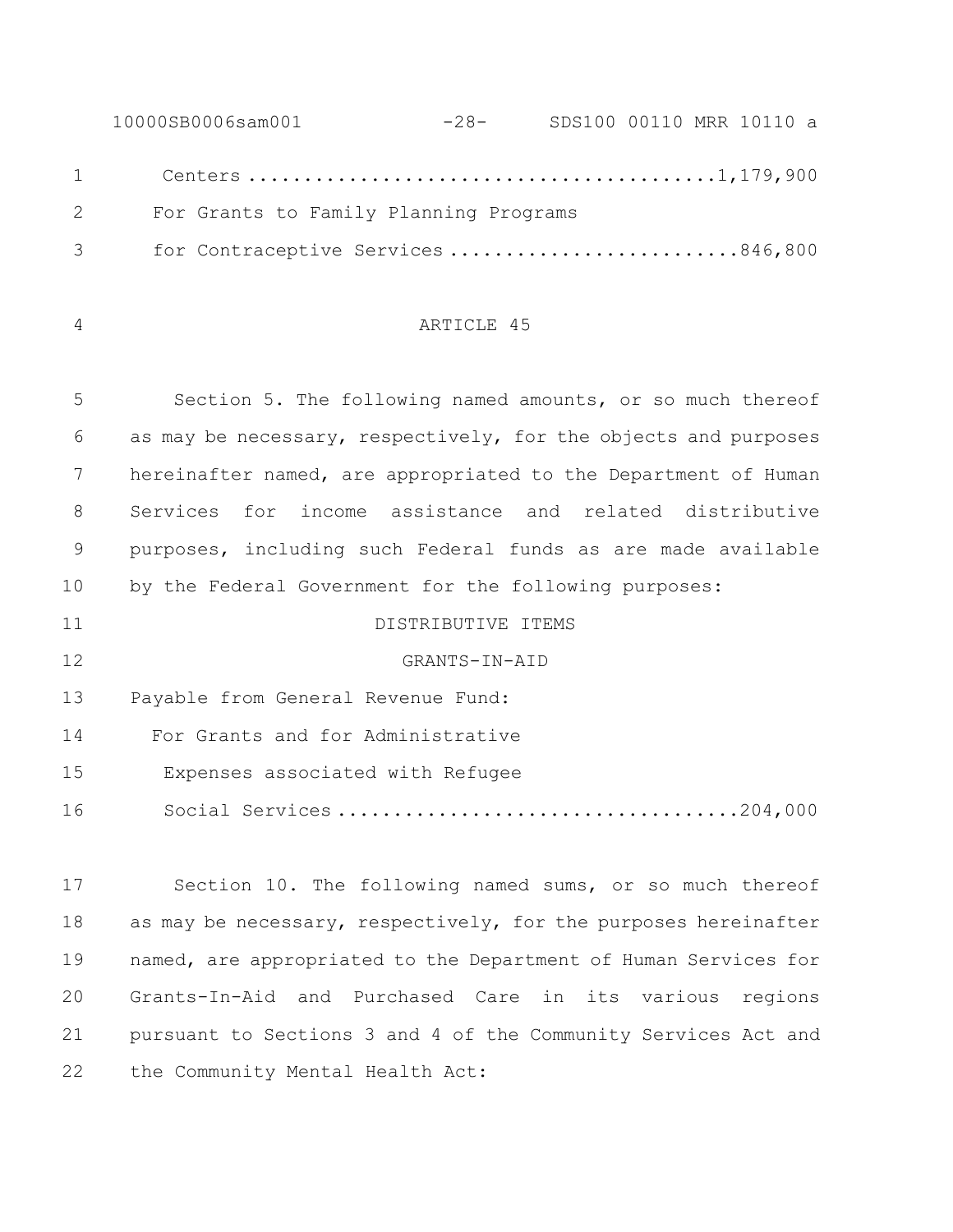10000SB0006sam001 -29- SDS100 00110 MRR 10110 a

1 MENTAL HEALTH GRANTS AND PROGRAM SUPPORT 2 GRANTS-IN-AID AND PURCHASED CARE 3 Payable from the General Revenue Fund: 4 For all costs and administrative expenses for Community 5 Service Programs for Persons with Mental Illness; Child 6 and Adolescent Mental Health Programs; Community Hospital 7 Inpatient & Psych Services; Eligibility and Disposition 8 Assessment; Jail Data Link Project; Juvenile Justice 9 Trauma Program; Regions Special Consumer 10 Supports & Mental Health Services; Rural Behavioral Health 11 Access; Supported Residential; the Living Room; 12 and all other Services to 13 persons with Mental Illness ....................89,120,800 14 For costs associated with the Purchase and 15 Disbursement of Psychotropic Medications 16 for Mentally Ill Clients in the Community .......1,928,800 17 For Supportive MI Housing ........................16,313,700 18 For the costs associated with Mental Health 19 Balancing Incentive Programs .....................3,205,100

 Section 15. The following named amounts, or so much thereof as may be necessary, respectively, are appropriated for the 22 objects and purposes hereinafter named, to the Department of Human Services:

24 ADDICTION TREATMENT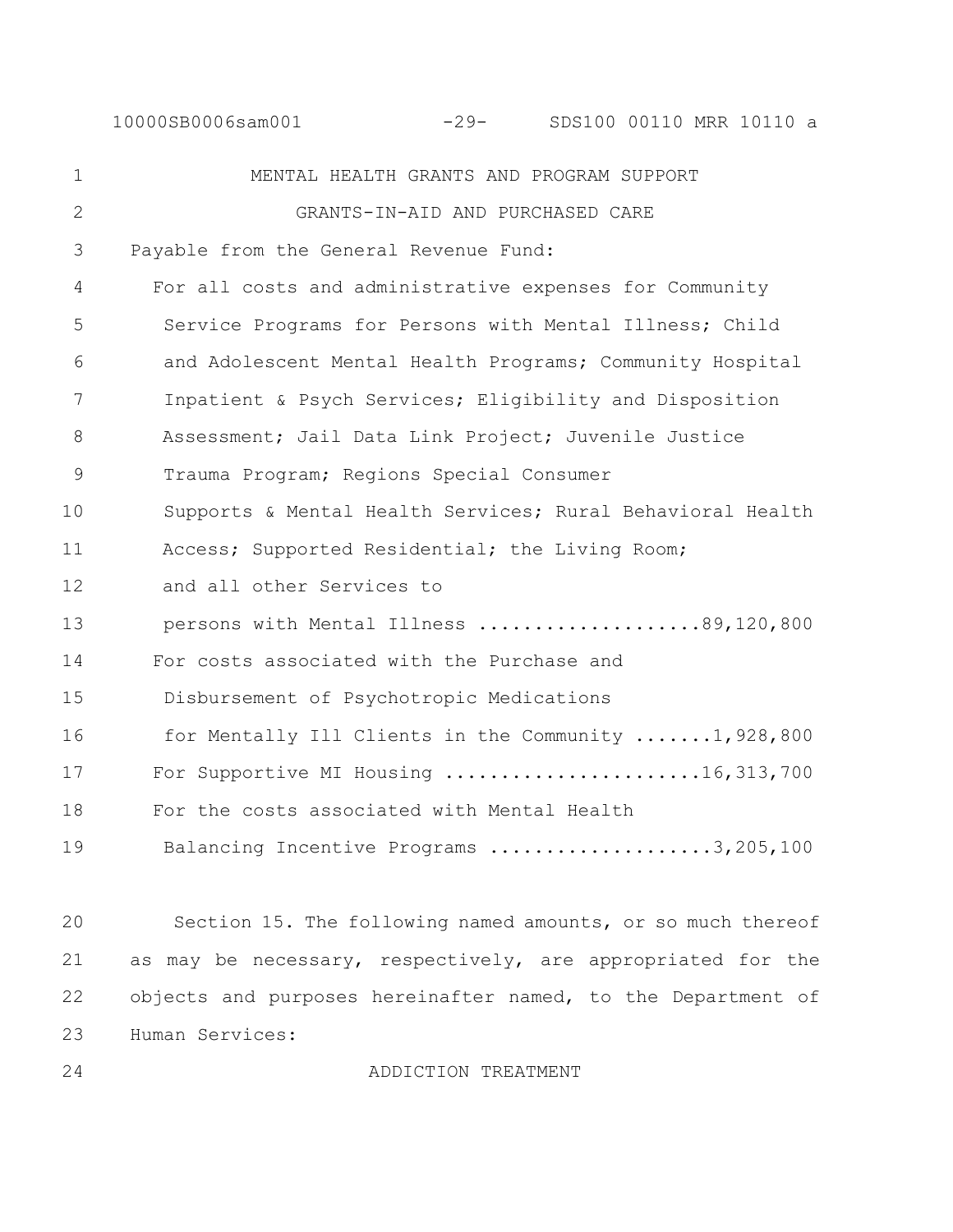| GRANTS-IN-AID                                                   |
|-----------------------------------------------------------------|
| Payable from the General Revenue Fund:                          |
| For costs associated with Community                             |
| Based Addiction Treatment Services 36,508,500                   |
| For costs associated with Addiction                             |
| Treatment Services for Special Populations 5,387,400            |
| Section 20. The sum of \$512,500, or as much thereof is         |
| necessary is appropriated from the General Revenue Fund to the  |
| Department of Human Services for a pilot program to study uses  |
| and effects of medication assisted treatments for addiction and |
| for the prevention of relapse to opioid dependence in publicly- |
| funded treatment program.                                       |
| Section 25. The following named amounts, or so much thereof     |
| as may be necessary, respectively, are appropriated to the      |
| Department of Human Services:                                   |
| REHABILITATION SERVICES BUREAUS                                 |
| GRANTS-IN-AID                                                   |
| Payable from the General Revenue Fund:                          |
| For Case Services to Individuals 9,174,700                      |
| For all costs associated with the Rehabilitation                |
| Services Balancing Incentive Programs2,313,500                  |
| For Grants to Independent Living Centers $4,403,900$            |
| For Independent Living Older Blind Grant 137,500                |
|                                                                 |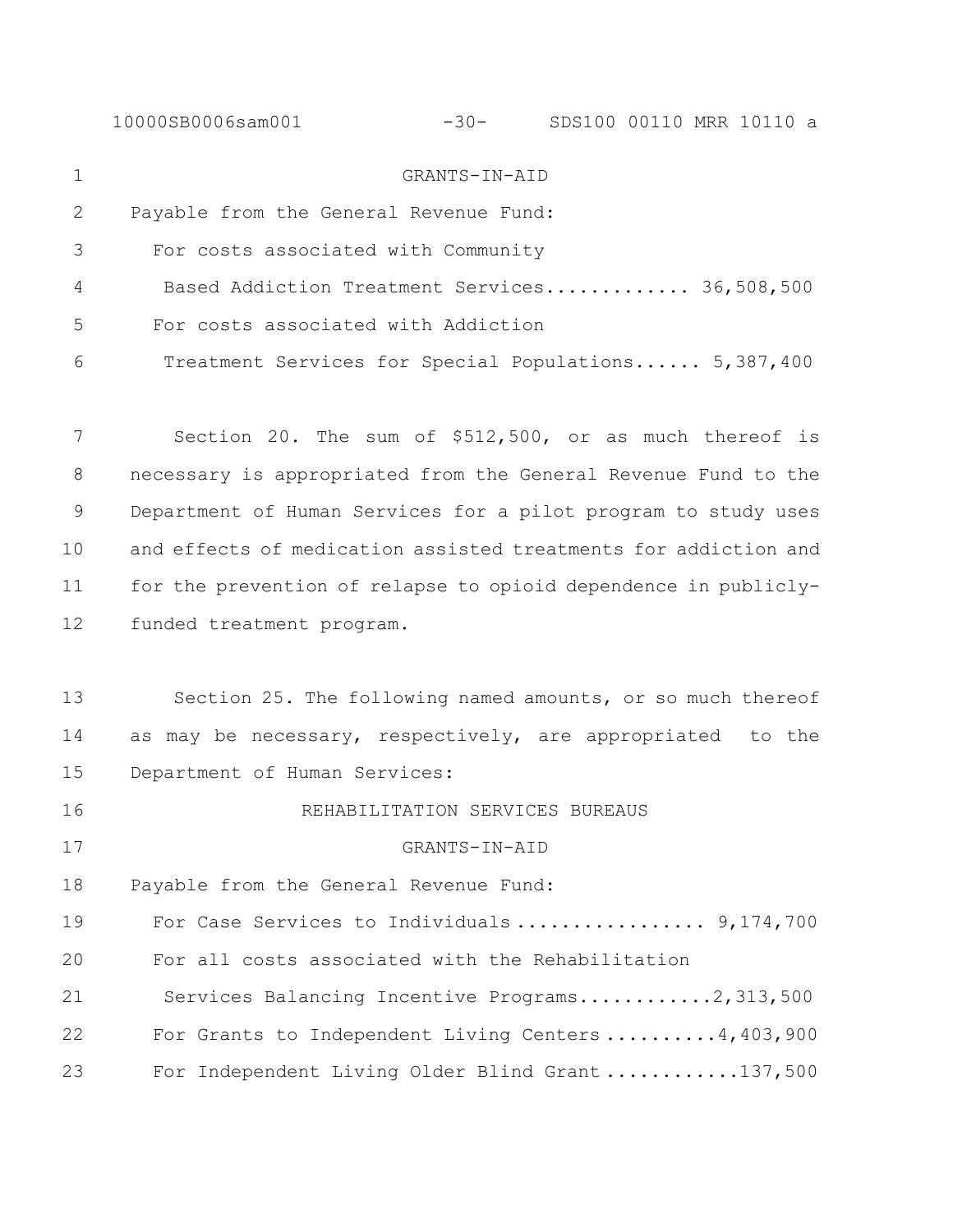10000SB0006sam001 -31- SDS100 00110 MRR 10110 a

For Federal match for Supported Employment

2 Programs ...........................................104,500

 Section 30. The following named sums, or so much thereof as may be necessary, respectively, are appropriated to the Department of Human Services for the purposes hereinafter named:

 FAMILY AND COMMUNITY SERVICES Payable from the General Revenue Fund: 9 For Expenses for the Development and 10 Implementation of Cornerstone .....................194,200

 Section 35. The following named amounts, or so much thereof 12 as may be necessary, respectively, for the objects hereinafter named, are appropriated to the Department of Human Services for Family and Community Services and related distributive purposes, including such Federal funds as are made available by the Federal government for the following purposes: FAMILY AND COMMUNITY SERVICES GRANTS-IN-AID Payable from the General Revenue Fund: 20 For Grants and administrative expenses 21 for Programs to Reduce 22 Infant Mortality, provide 23 Case Management and Outreach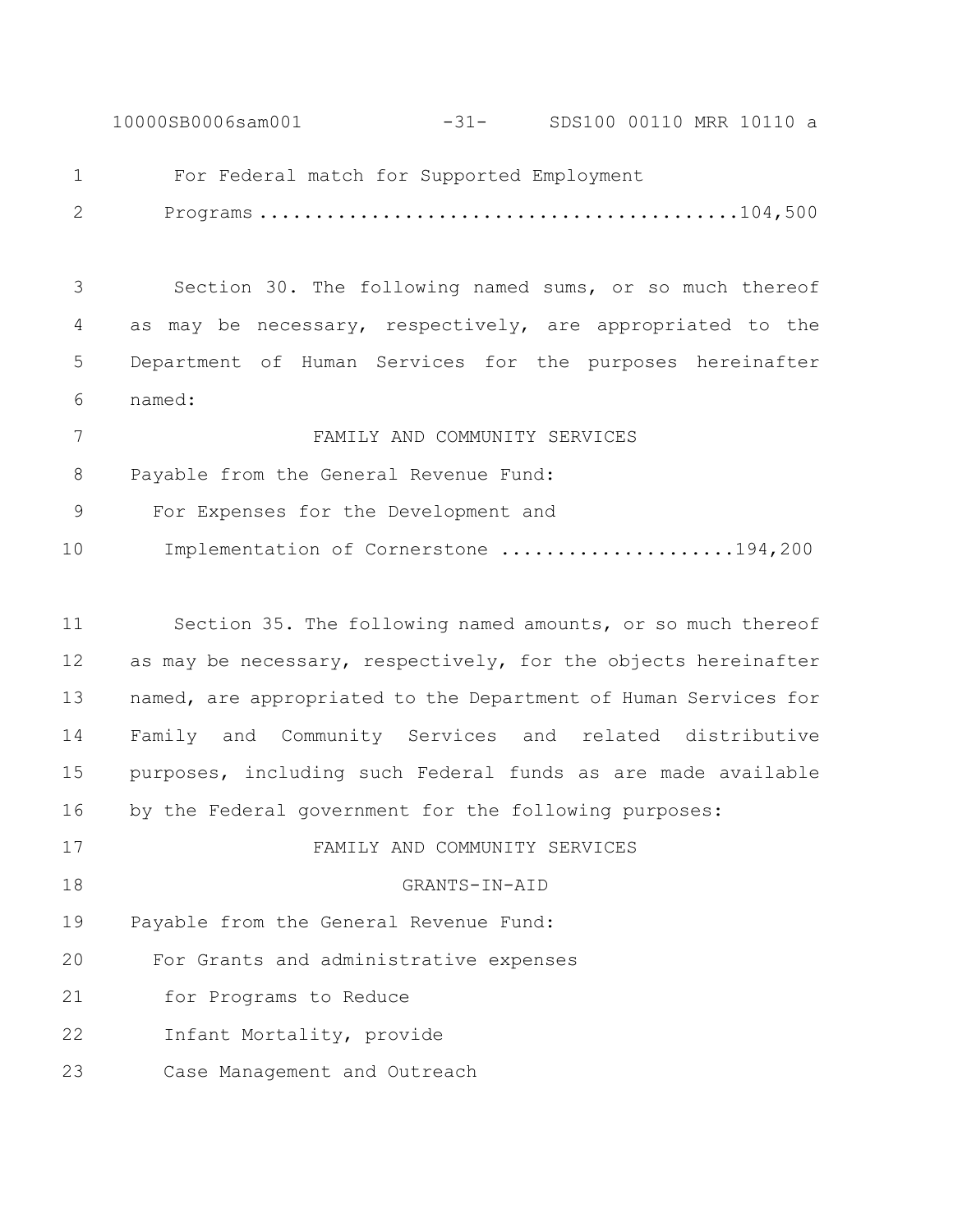10000SB0006sam001 -32- SDS100 00110 MRR 10110 a

1 Services, and for the 2 Intensive Prenatal Performance Project ......... 12,300,000 3 For Costs Associated with the 4 Domestic Violence Shelters 5 and Services Program ..............................18,635,000 6 For Grants and Administrative Expenses 7 of Supportive Housing Services .................10,464,800 8 For Grants and Administrative Expenses 9 of the Comprehensive Community-Based 10 Services to Youth ..............................16,960,100 11 For Grants and Administrative Expenses 12 of Redeploy Illinois ............................ 5,007,200 13 For Grants and Administrative Expenses 14 for Homeless Youth Services .....................4,663,700 15 For grants to provide Assistance to Sexual 16 Assault Victims and for Sexual Assault 17 Prevention Activities ...........................6,313,700 18 For Grants and Administrative Expenses 19 Related to the Healthy Families Program .........9,947,700 20 For Parents Too Soon Program .....................7,042,100

 Section 40. The sum of \$10,000,000 or so much thereof as may be necessary, is appropriated from the General Revenue Fund to the Department of Human Services for grants to community providers and local governments for youth employment programs.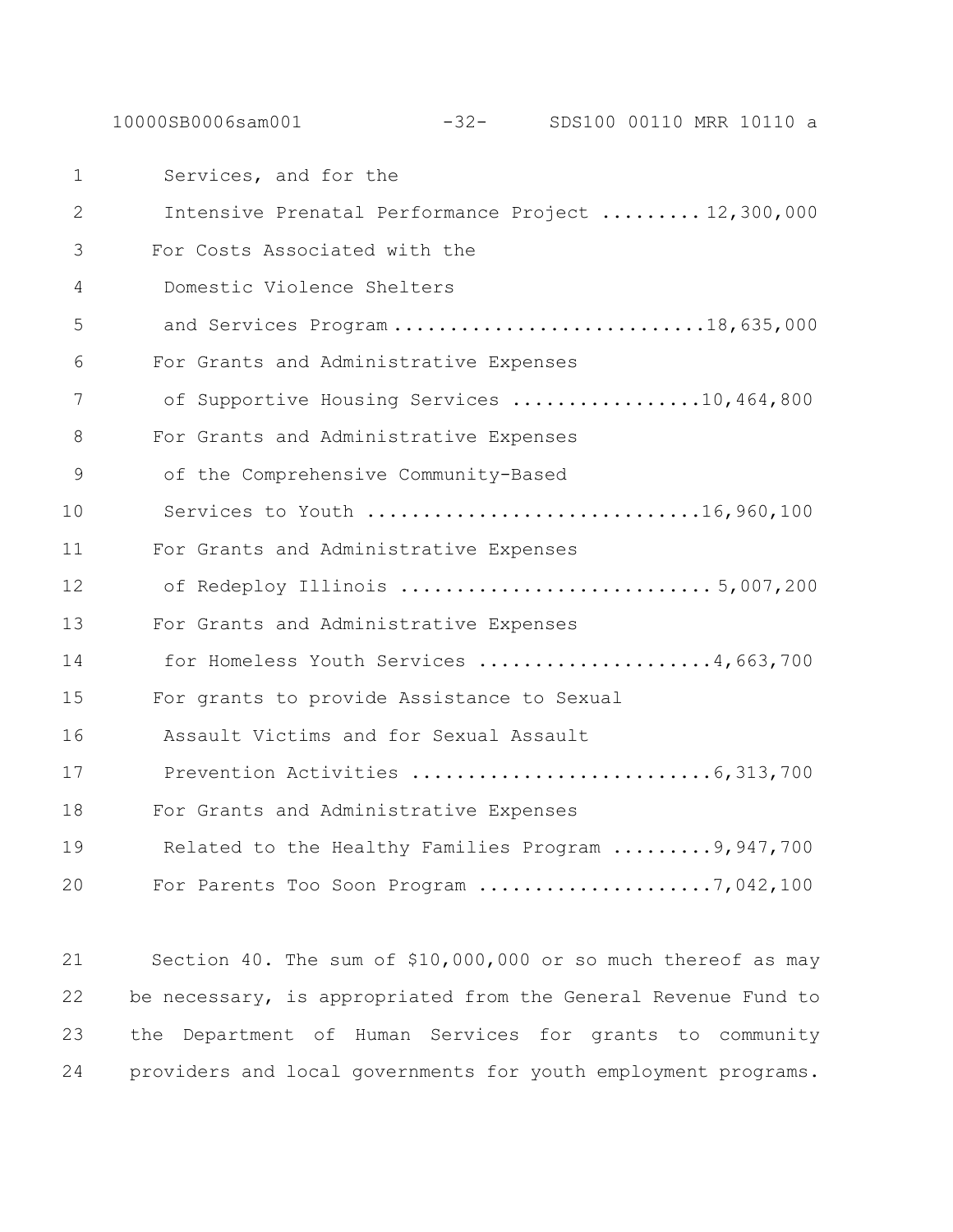1 ARTICLE 46

 Section 5. The sum of \$500,000, or so much thereof as may be necessary, is appropriated from the General Revenue Fund to the Department of Veterans' Affairs for costs associated with the Illinois Warrior Assistance Program. Section 10. The sum of \$1,549,300, or so much thereof as may be necessary, is appropriated from the General Revenue Fund to the Department of Veterans' Affairs for costs associated with the Homeless Veterans Program. Section 15. The following named amounts, or so much thereof as may be necessary, are appropriated from the General Revenue Fund to the Department of Veterans' Affairs for the objects and purposes and in the amounts set forth as follows: GRANTS-IN-AID For Bonus Payments to War Veterans and Peacetime Crisis Survivors ....................................396,000 For Providing Educational Opportunities for Children of Certain Veterans, as provided by law ..............................................100,000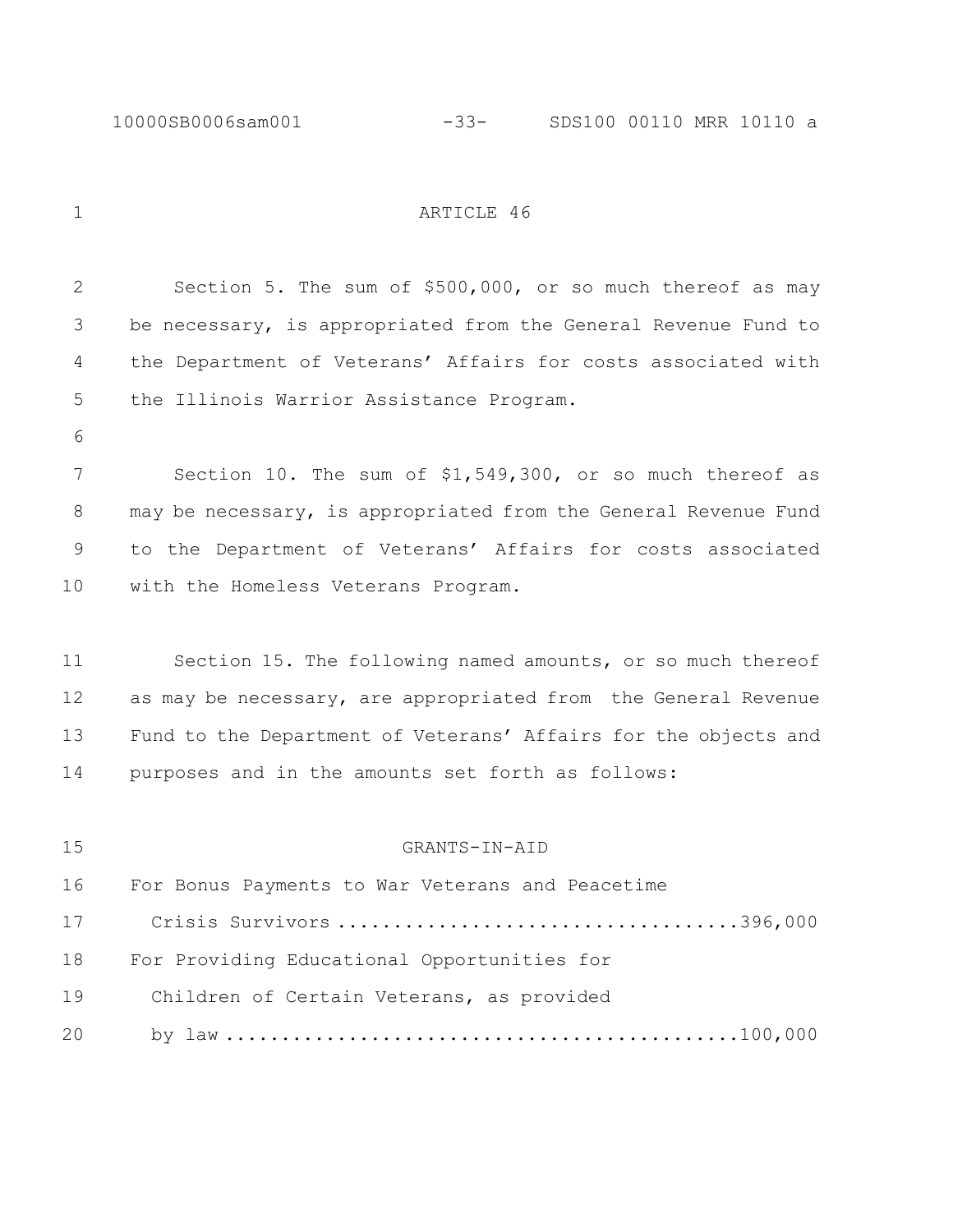#### 10000SB0006sam001 -34- SDS100 00110 MRR 10110 a

1 ARTICLE 47

 Section 5. The sum of \$20,720,400, or so much thereof as may be necessary, is appropriated from the Education Assistance Fund to the Board of Trustees of Chicago State University to meet its operational expenses for the fiscal year ending June 30, 2017.

7 Section 10. The sum of \$11,171,700, or so much thereof as may be necessary, is appropriated from the Education Assistance Fund to the Board of Trustees of Eastern Illinois University for ordinary and contingent expenses for the fiscal year ending June 30, 2017.

 Section 15. The sum of \$11,305,100, or so much thereof as may be necessary, is appropriated from the Education Assistance Fund to the Board of Trustees of Governors State University to meet its operational expenses for the fiscal year ending June 30, 2017.

 Section 20. The sum of \$17,336,800, or so much thereof as may be necessary, is appropriated from the Education Assistance Fund to the Board of Trustees of Northeastern Illinois University to meet its operational expenses for the fiscal year ending June 30, 2017.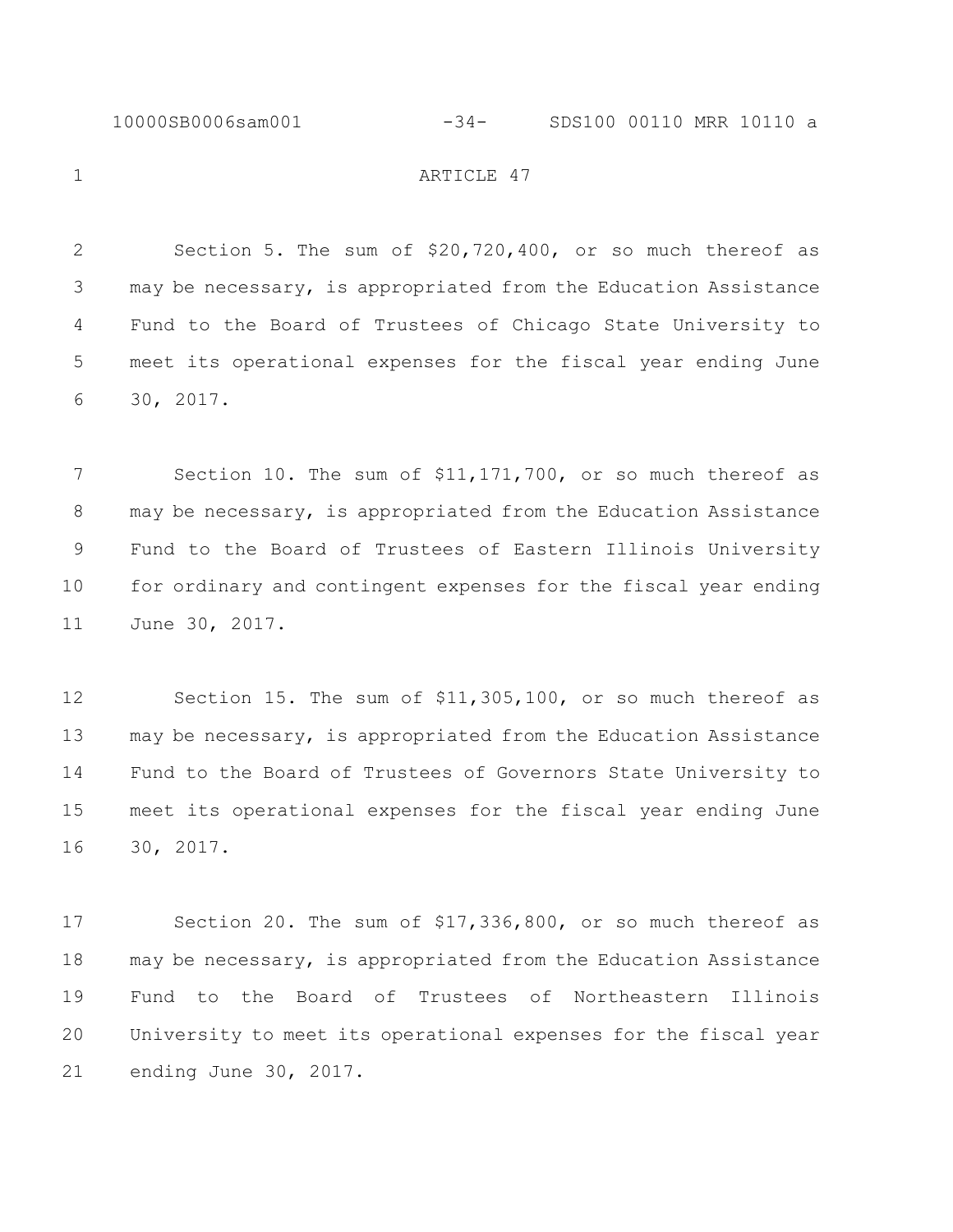10000SB0006sam001 -35- SDS100 00110 MRR 10110 a

 Section 25. The sum of \$42,799,700, or so much thereof as may be necessary, is appropriated from the Education Assistance Fund to the Board of Trustees of Northern Illinois University to meet its operational expenses for the fiscal year ending June 30, 2017.

 Section 30. The sum of \$33,935,700, or so much thereof as may be necessary, is appropriated from the Education Assistance Fund to the Board of Trustees of Illinois State University to meet its operational expenses for the fiscal year ending June 30, 2017.

 Section 35. The sum of \$93,403,000, or so much thereof as may be necessary, is appropriated from the Education Assistance Fund to the Board of Trustees of Southern Illinois University to meet its operational expenses for the fiscal year ending June 30, 2017.

 Section 40. The sum of \$296,587,400, or so much thereof as may be necessary, is appropriated from the Education Assistance Fund to the Board of Trustees of University of Illinois to meet its operational expenses, costs and expenses related to or in support of the Prairie Research Institute, and operating costs and expenses related to or in support of the University of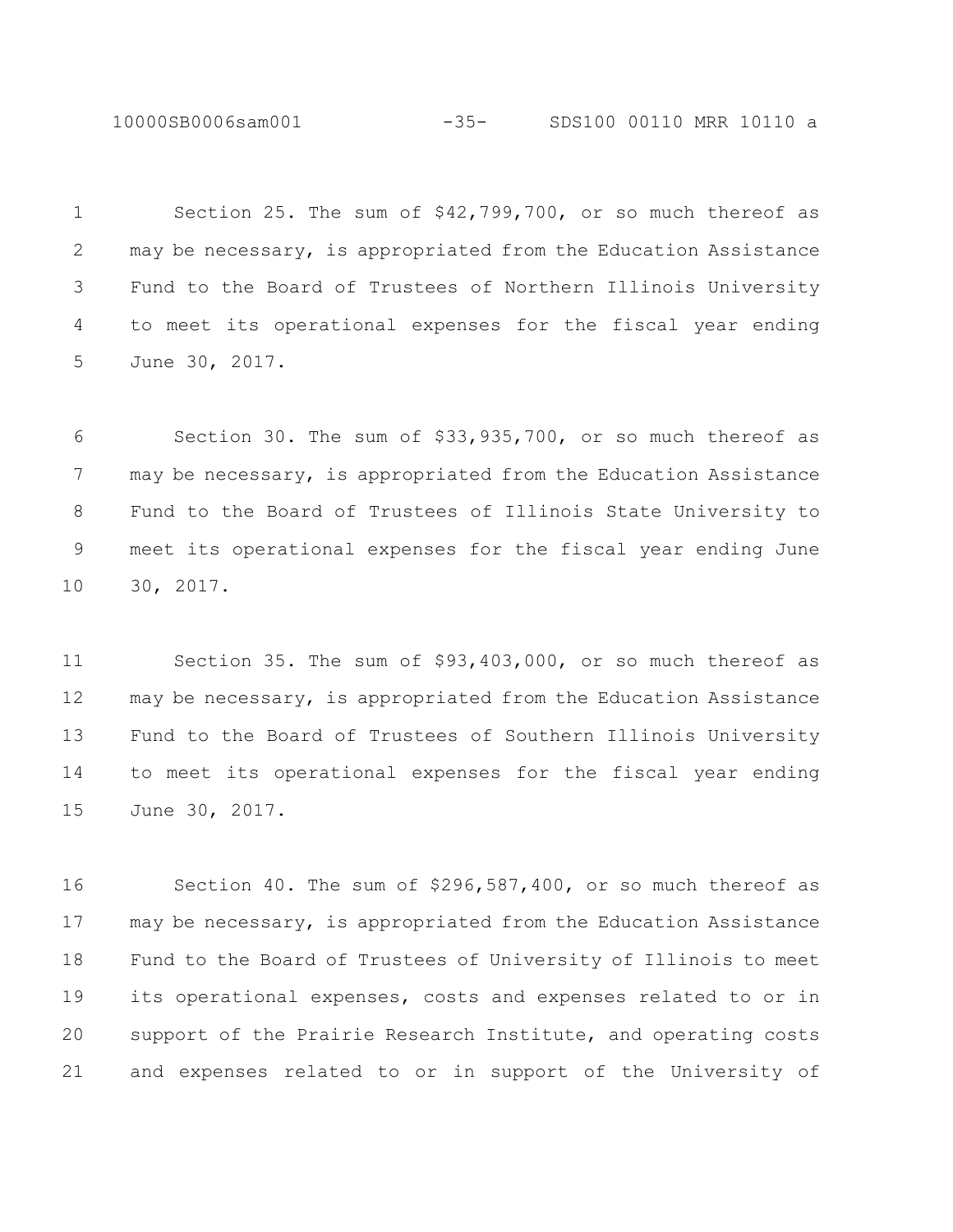10000SB0006sam001 -36- SDS100 00110 MRR 10110 a Illinois Hospital for the fiscal year ending June 30, 2017.

 Section 45. The sum of \$11,658,300, or so much thereof as may be necessary, is appropriated from the Education Assistance Fund to the Board of Trustees of Western Illinois University to meet its operational expenses for the fiscal year ending June 30, 2017.

#### 7 ARTICLE 48

 Section 5. The sum of \$108,000, or so much thereof as may be necessary, is appropriated from the General Revenue Fund to the Board of Higher Education for a grant to the Board of Trustees of the University Center of Lake County for the ordinary and contingent expenses of the Center.

 Section 10. The sum of \$1,456,500, or so much thereof as may be necessary, is appropriated from the General Revenue Fund to the Board of Higher Education for the administration and distribution of grants authorized by the Diversifying Higher Education Faculty in Illinois Program.

 Section 15. The sum of \$415,400, or so much thereof as may be necessary, is appropriated from the General Revenue Fund to the Board of Higher Education for competitive grants for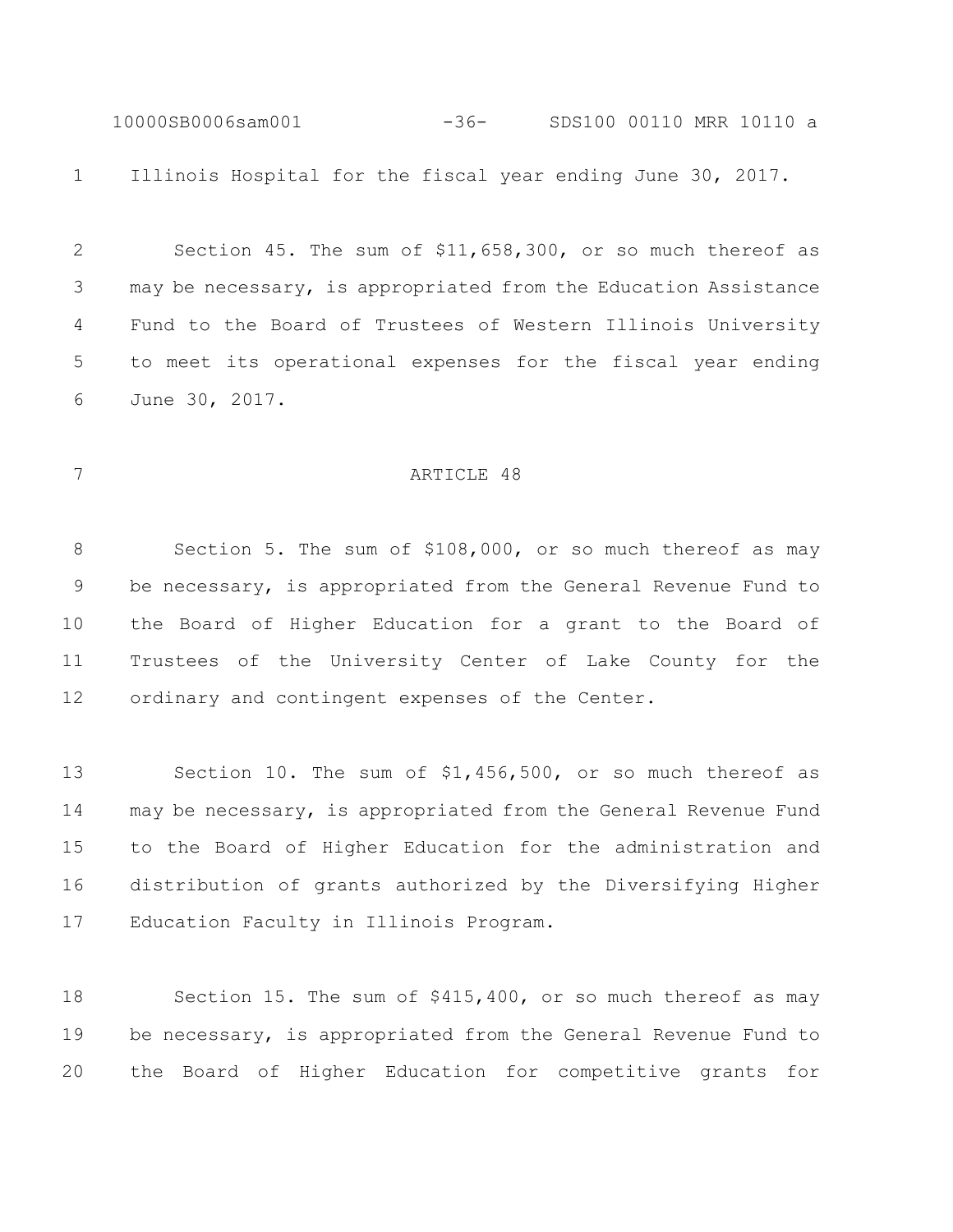10000SB0006sam001 -37- SDS100 00110 MRR 10110 a nursing schools to increase the number of graduating nurses.

 Section 20. The sum of \$219,300, or so much thereof as may be necessary, is appropriated from the General Revenue Fund to the Board of Higher Education for nurse educator fellowships to supplement nurse faculty salaries.

 Section 25. The amount of \$291,500, or so much thereof as 7 may be necessary, is appropriated from the General Revenue Fund to the Illinois Mathematics and Science Academy for ordinary and contingent expenses, but not including personal services.

## ARTICLE 49

 Section 5. The amount of \$500,000, or so much thereof as may be necessary, is appropriated from the General Revenue Fund to the Illinois Community College Board for Career and Technical Education Licensed Practical Nurse and Registered Nurse Preparation.

 Section 10. The following named amounts, or so much thereof as may be necessary, respectively, are appropriated to the Illinois Community College Board for all costs associated with career and technical education activities:

From the General Revenue Fund ....................17,569,400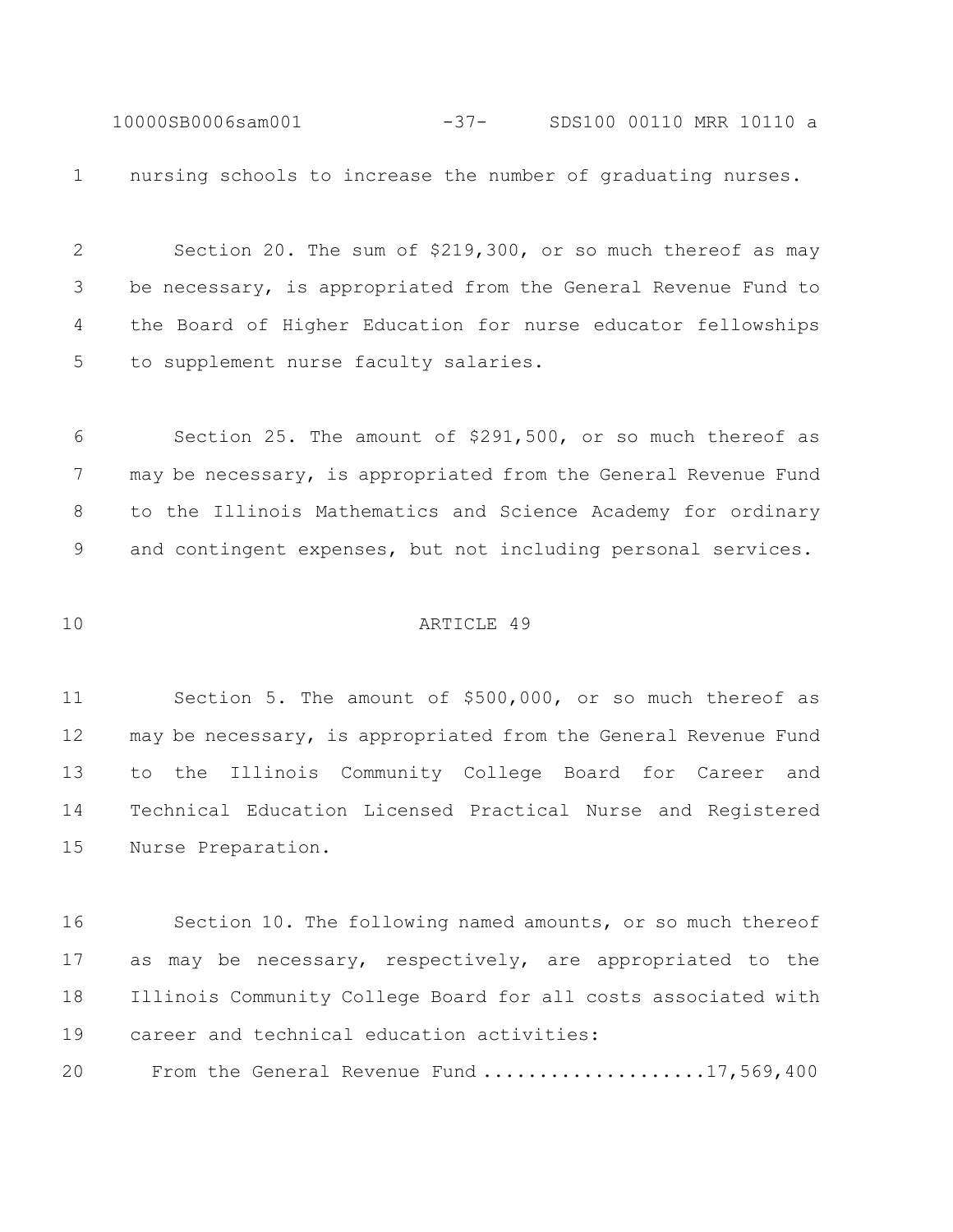10000SB0006sam001 -38- SDS100 00110 MRR 10110 a

 Section 15. The following named amounts, or so much thereof as may be necessary, respectively, are appropriated from the General Revenue Fund to the Illinois Community College Board for distribution to qualifying public community colleges for the purposes specified: Small College Grants ................................537,600 Section 20. The following named amounts, or so much of those amounts as may be necessary, for the objects and purposes

for adult education and literacy activities.

11 From the General Revenue Fund ......................32,274,000

named, are appropriated to the Illinois Community College Board

 Section 25. The following named amounts, or so much of those amounts as may be necessary, are appropriated to the Illinois Community College Board for distribution of base operating and equalization grants to qualifying public community colleges and the City Colleges of Chicago for educational related expenses. Allocations shall be made using the fiscal year 2016 data:

19 Payable from the General Revenue Fund ...........160,076,000

 Section 30. The sum of \$391,000, or so much thereof as may be necessary, is appropriated from the General Revenue Fund to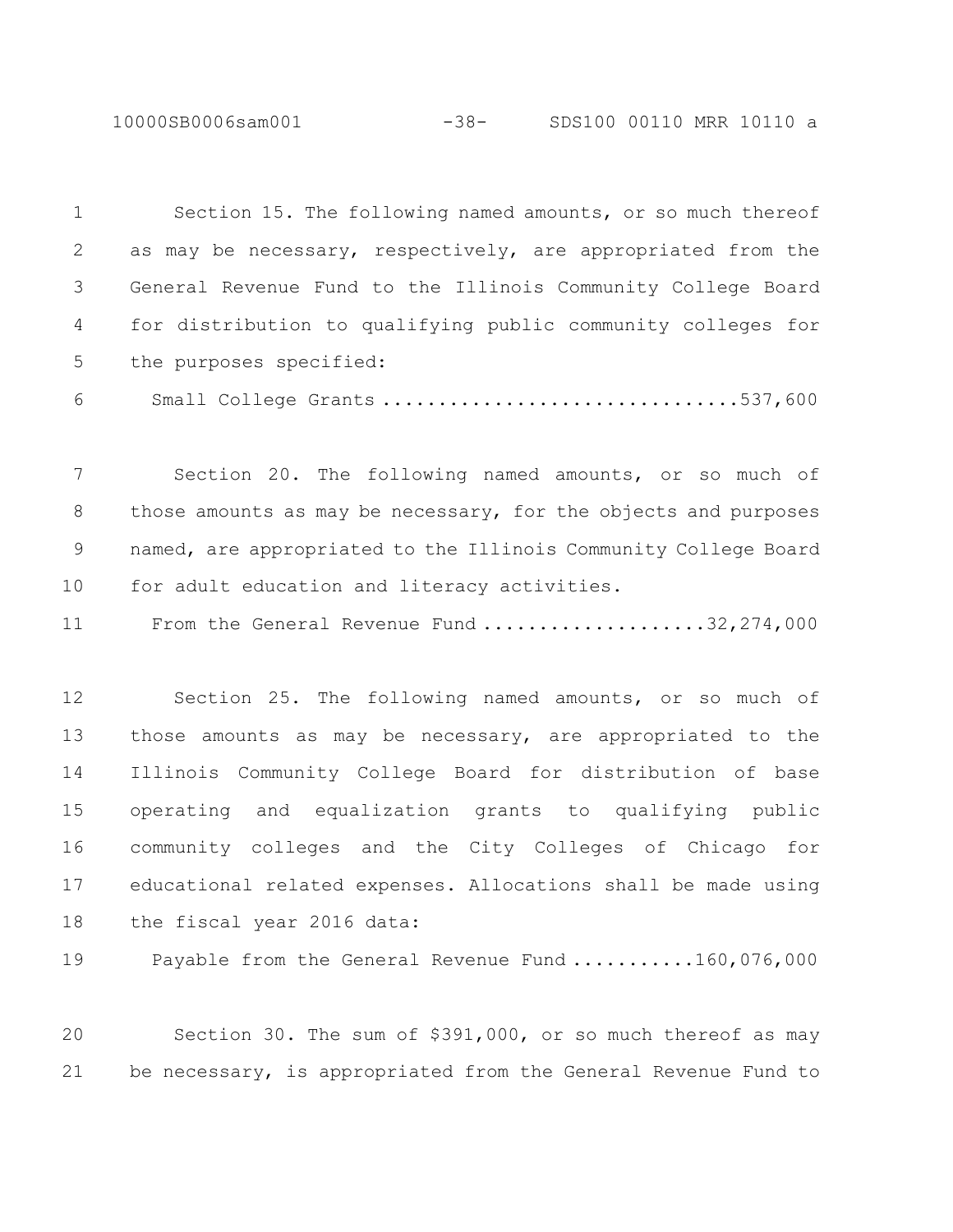10000SB0006sam001 -39- SDS100 00110 MRR 10110 a

 the Illinois Community College Board for a grant to Rock Valley College for programs for transitioning high school students.

 Section 35. The sum of \$1,259,300, or so much thereof as may be necessary, is appropriated from the General Revenue Fund to the Illinois Community College Board to reimburse the following colleges for costs associated with the Illinois Veterans' Grant:

| 8  | Illinois Valley Community College 87,200  |  |
|----|-------------------------------------------|--|
| 9  | Southwestern Illinois College 85,300      |  |
| 10 | Illinois Central Community College 84,400 |  |
| 11 | Southeastern Community College 78,400     |  |
| 12 | Kishwaukee Community College 70,800       |  |
| 13 | Lincoln Land Community College 66,500     |  |
| 14 | Richland Community College 66,500         |  |
| 15 | Kankakee Community College 65,700         |  |
| 16 | Lewis and Clark Community College 64,400  |  |
| 17 |                                           |  |
| 18 | John A. Logan College 53,400              |  |
| 19 |                                           |  |
| 20 |                                           |  |
| 21 | Prairie State College 84,400              |  |
| 22 |                                           |  |
| 23 |                                           |  |
| 24 | John Wood Community College 78,400        |  |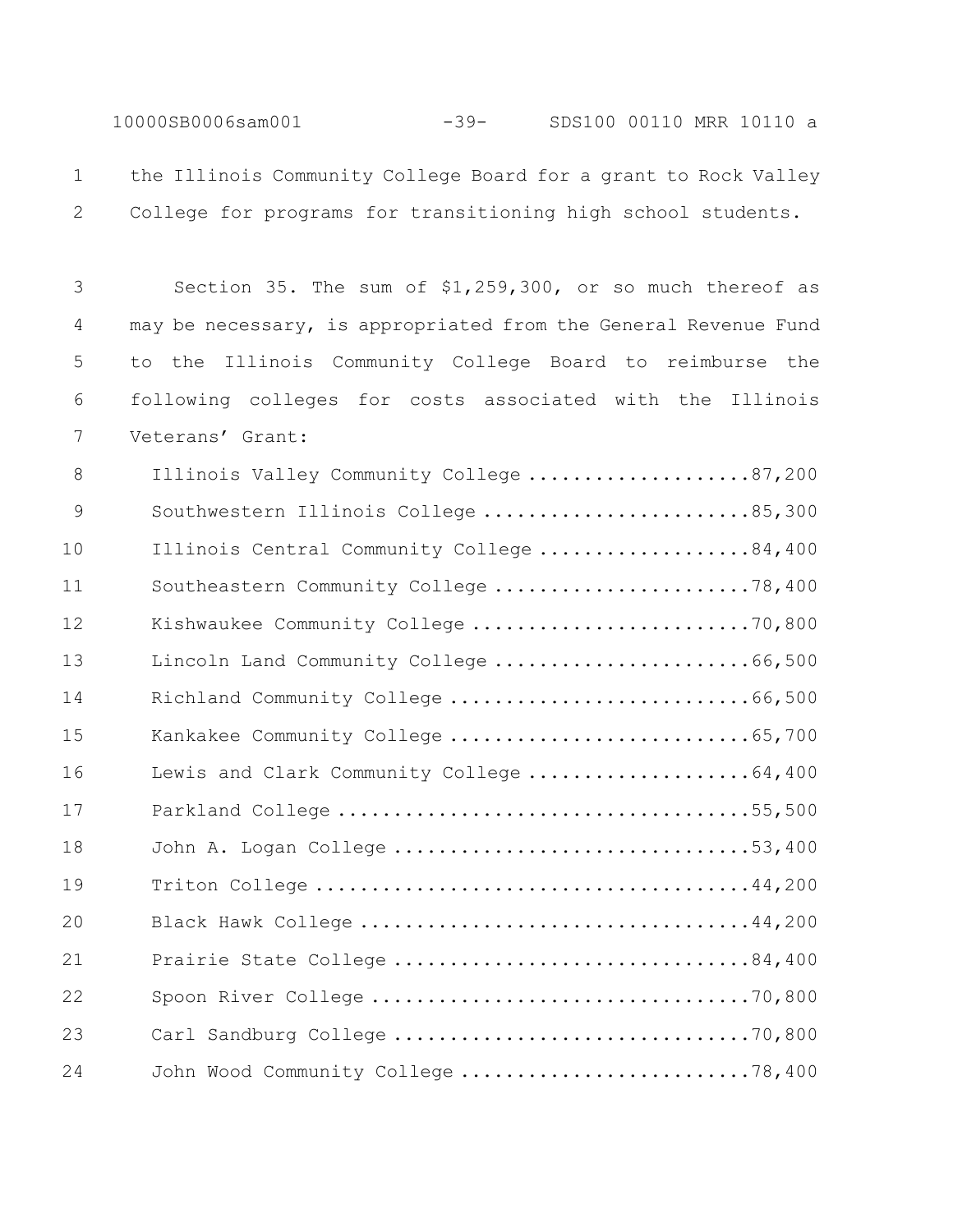10000SB0006sam001 -40- SDS100 00110 MRR 10110 a 1 South Suburban College ...............................44,200 Olney Central College ................................44,200 Total \$1,259,300

 Section 40. The sum of \$1,407,500, or so much thereof as may be necessary, is appropriated from the General Revenue Fund to the Illinois Community College Board for the payment of grants to the Alternative Schools Network.

# 8 ARTICLE 50

 Section 5. The following named amounts, or so much of those 10 amounts as may be necessary, for the objects and purposes named, are appropriated to the Illinois Student Assistance Commission for grant awards to students eligible for the Monetary Award Program, as provided by law, and for agency administrative and operational costs not to exceed 2 percent of the total appropriation in this Section.

16 From the Education Assistance Fund .............141,000,000 17 Payable from the General Revenue Fund ...........161,856,300 18 Payable from the Fund for the 19 Advancement of Education .............................62,000,000 Total \$364,856,300

Section 10. The following named sums, or so much thereof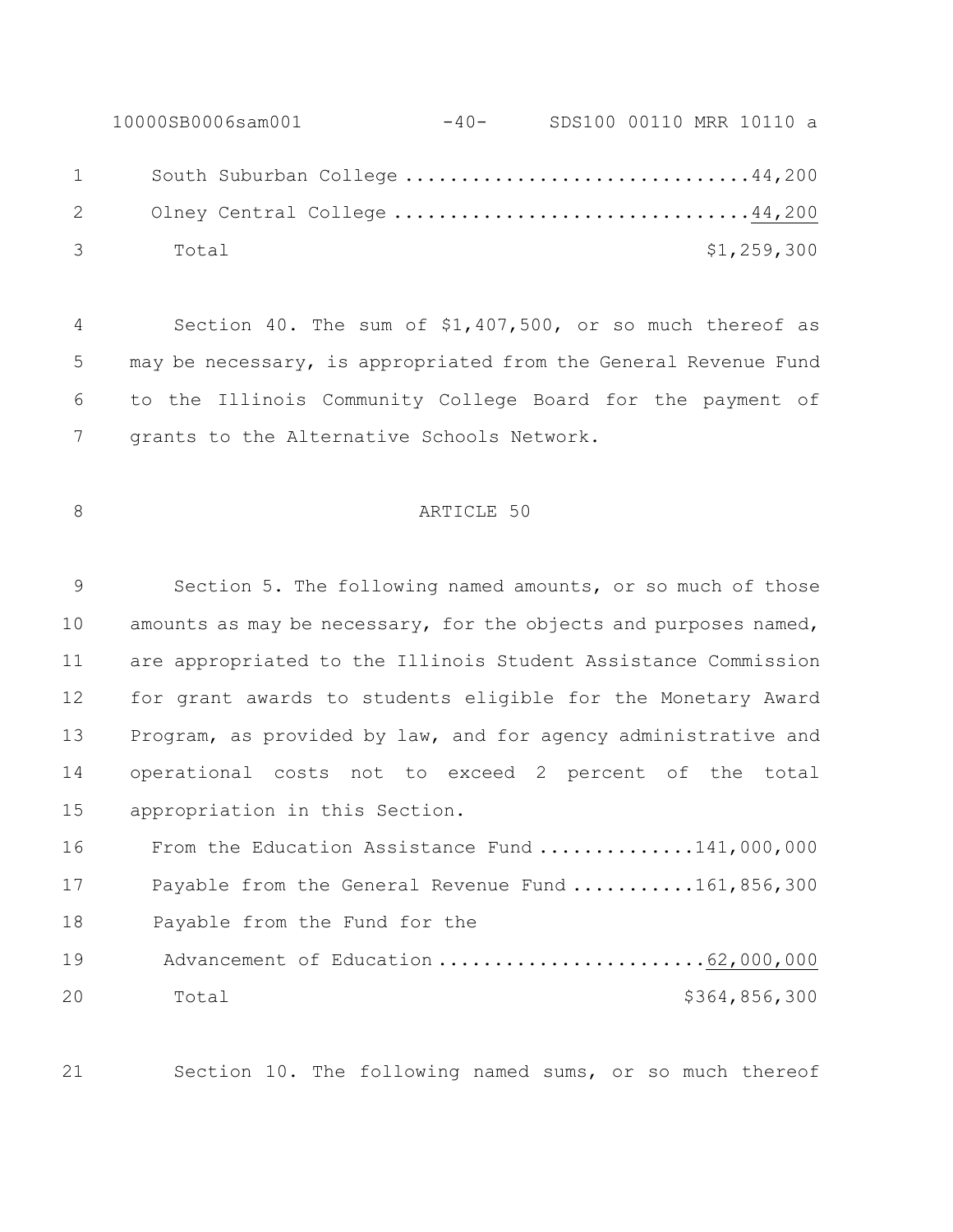10000SB0006sam001 -41- SDS100 00110 MRR 10110 a as may be necessary, respectively, are appropriated from the General Revenue Fund to the Illinois Student Assistance Commission for the following purposes: Grants and Scholarships For the payment of scholarships to students who are children of policemen or firemen killed in the line of duty, or who are dependents of correctional officers killed or permanently disabled in the line of 10 duty, as provided by law ...........................1,715,400 For payment of Minority Teacher Scholarships ......2,443,800 12 Total  $\frac{12}{159,200}$ 

 Section 15. The sum of \$3,249,000, or so much thereof as may be necessary, is appropriated from the Education Assistance Fund to the Illinois Student Assistance Commission to the Golden Apple Scholars of Illinois program, as provided by law.

# 17 ARTICLE 51

 Section 1. "AN ACT concerning appropriations", Public Act 99-0524, approved June 30, 2016, is amended by changing Section 15 of Article 147 as follows:

(P.A. 99-0524, Art. 147, Sec 15.)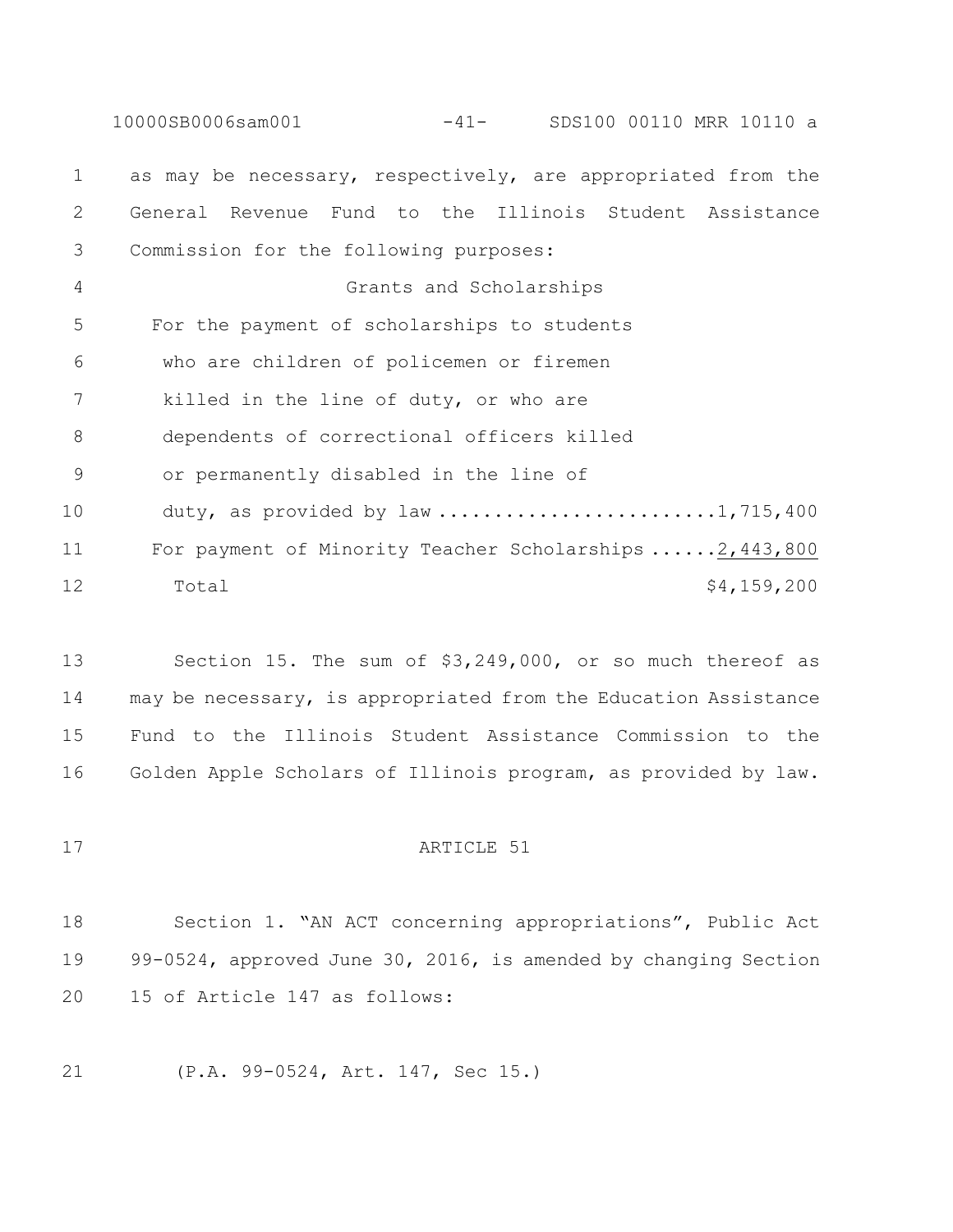Section 15. Appropriations authorized in this Article may 2 be used for costs incurred through December 31 of 2016 June 30, 2017.

10000SB0006sam001 -42- SDS100 00110 MRR 10110 a

 Section 5. "AN ACT concerning appropriations", Public Act 99-0524, approved June 30, 2016, is amended by changing Section 35 of Article 148 as follows:

 (P.A. 99-0524, Art. 148, Sec 35.) Section 35. Appropriations authorized in this Article may 9 be used for costs incurred through December 31 of 2016 June 30, 2017.

 Section 10. "AN ACT concerning appropriations", Public Act 99-0524, approved June 30, 2016, is amended by changing Section 15 of Article 149 as follows:

(P.A. 99-0524, Art. 149, Sec 15.)

 Section 15. Appropriations authorized in this Article may 16 be used for costs incurred through December 31 of 2016 June 30, 2017.

 Section 15. "AN ACT concerning appropriations", Public Act 99-0524, approved June 30, 2016, is amended by changing Section 10 of Article 151 as follows: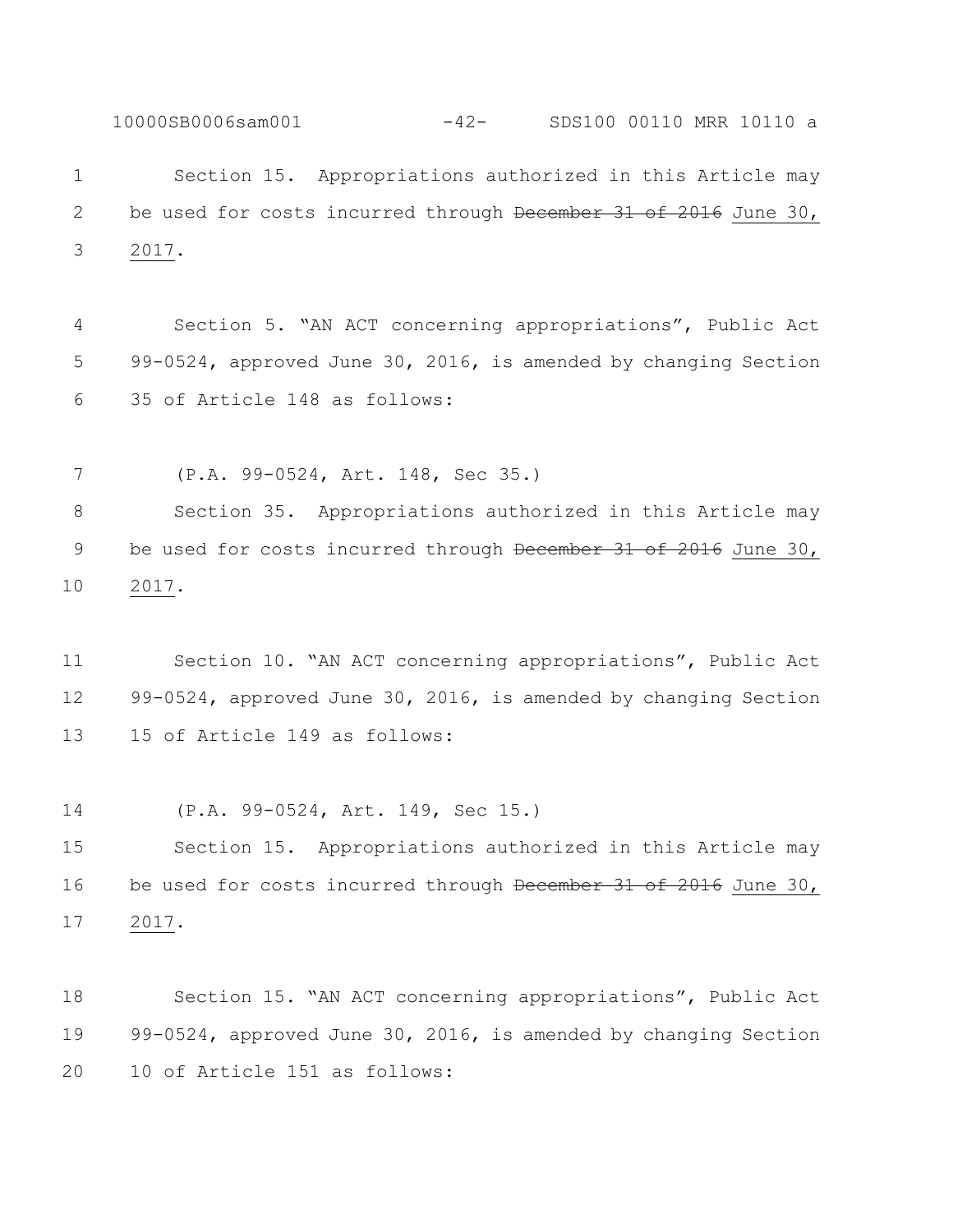10000SB0006sam001 -43- SDS100 00110 MRR 10110 a

 (P.A. 99-0524, Art. 151, Sec 10.) Section 10. Appropriations authorized in this Article may 3 be used for costs incurred through December 31 of 2016 June 30, 2017. Section 20. "AN ACT concerning appropriations", Public Act 99-0524, approved June 30, 2016, is amended by changing Section 55 of Article 152 as follows: (P.A. 99-0524, Art. 152, Sec 55.) Section 55. Appropriations authorized in this Article may 10 be used for costs incurred through December 31 of 2016 June 30, 2017.

 Section 25. "AN ACT concerning appropriations", Public Act 99-0524, approved June 30, 2016, is amended by changing Section 1 of Article 997 as follows:

(P.A. 99-0524, Art. 997, Sec 1.)

 Section 1. Appropriations in Articles 174 through 223 are 17 for costs incurred through December 31 of 2016 June 30, 2017.

ARTICLE 997